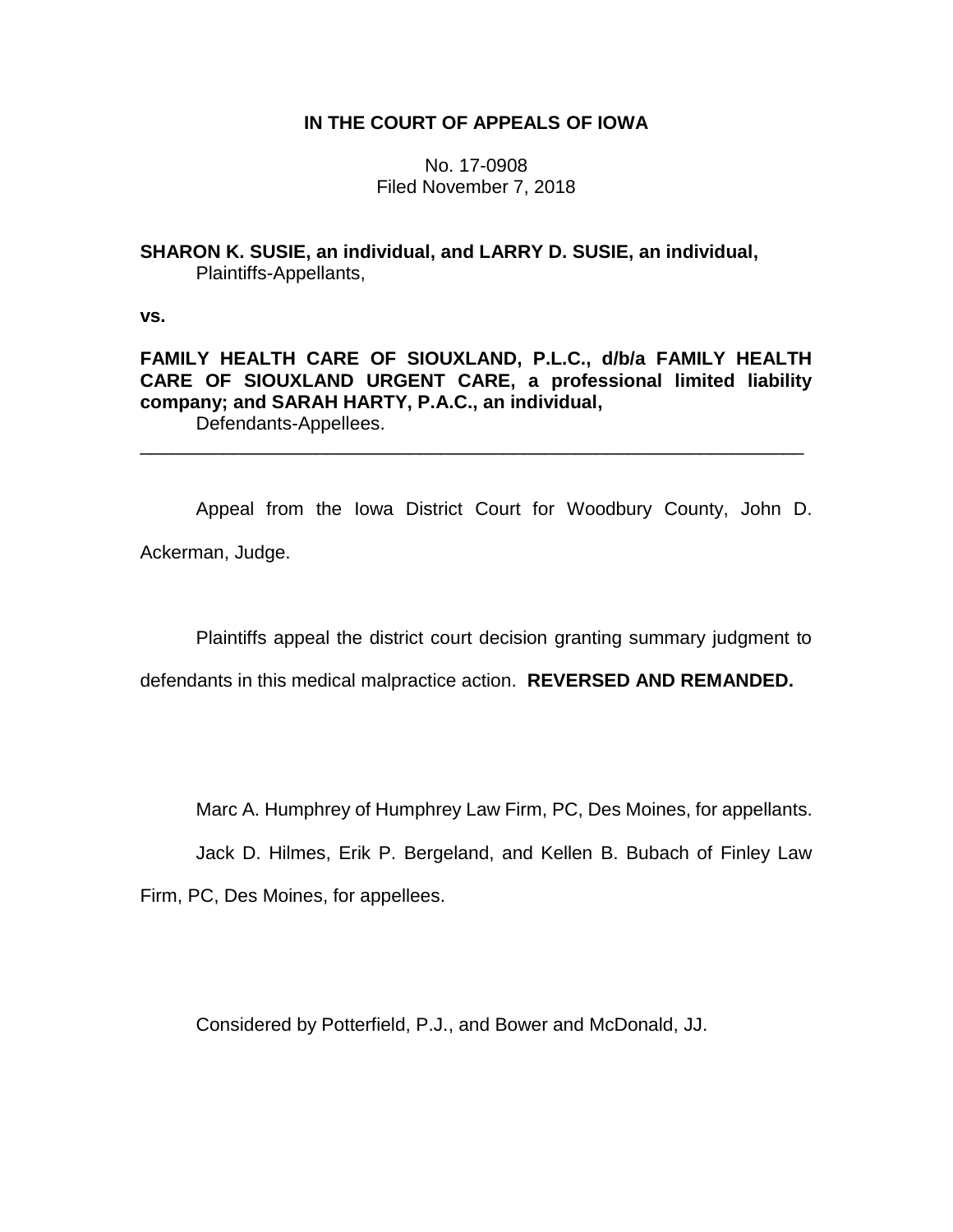### **BOWER, Judge.**

Sharon and Larry Susie appeal the district court decision granting summary judgment to defendants in this medical malpractice action. We determine the district court improperly granted summary judgment to defendants on the issue of negligence and the issue of lost chance of a cure. Plaintiffs presented adequate expert testimony on a causal relationship between the defendants' actions and the injury sustained. We reverse the decision of the district court and remand for further proceedings.

### **I. Background Facts & Proceedings**

On September 22, 2012, Sharon Susie tripped on a rug in her living room and fell on her right arm. She stated it felt like she had a rug burn and bruising. Her condition did not improve. Sharon stated, "I felt there was something seriously wrong. It hurt really bad." She stated she had a shooting pain in her arm.

On September 29, Sharon went to Family Health Care of Siouxland Urgent Care (Family Health Care), where she saw Sarah Harty, a physician's assistant. Harty ordered an x-ray of Sharon's arm, which showed no broken bones but "moderate soft tissue swelling about the elbow joint dorsally." Harty noticed swelling, bruising, tenderness to palpitation, and limited range of motion in Sharon's right arm. Sharon's temperature was 99.7 degrees and she felt like she was going to faint. Harty gave Sharon a shot for pain and a prescription for pain pills. Sharon was advised to see her regular physician in two days if her condition did not improve.

The next day, September 30, Sharon's adult son, Brian Susie, stopped by to see her in the morning and found she was extremely ill. Sharon's husband,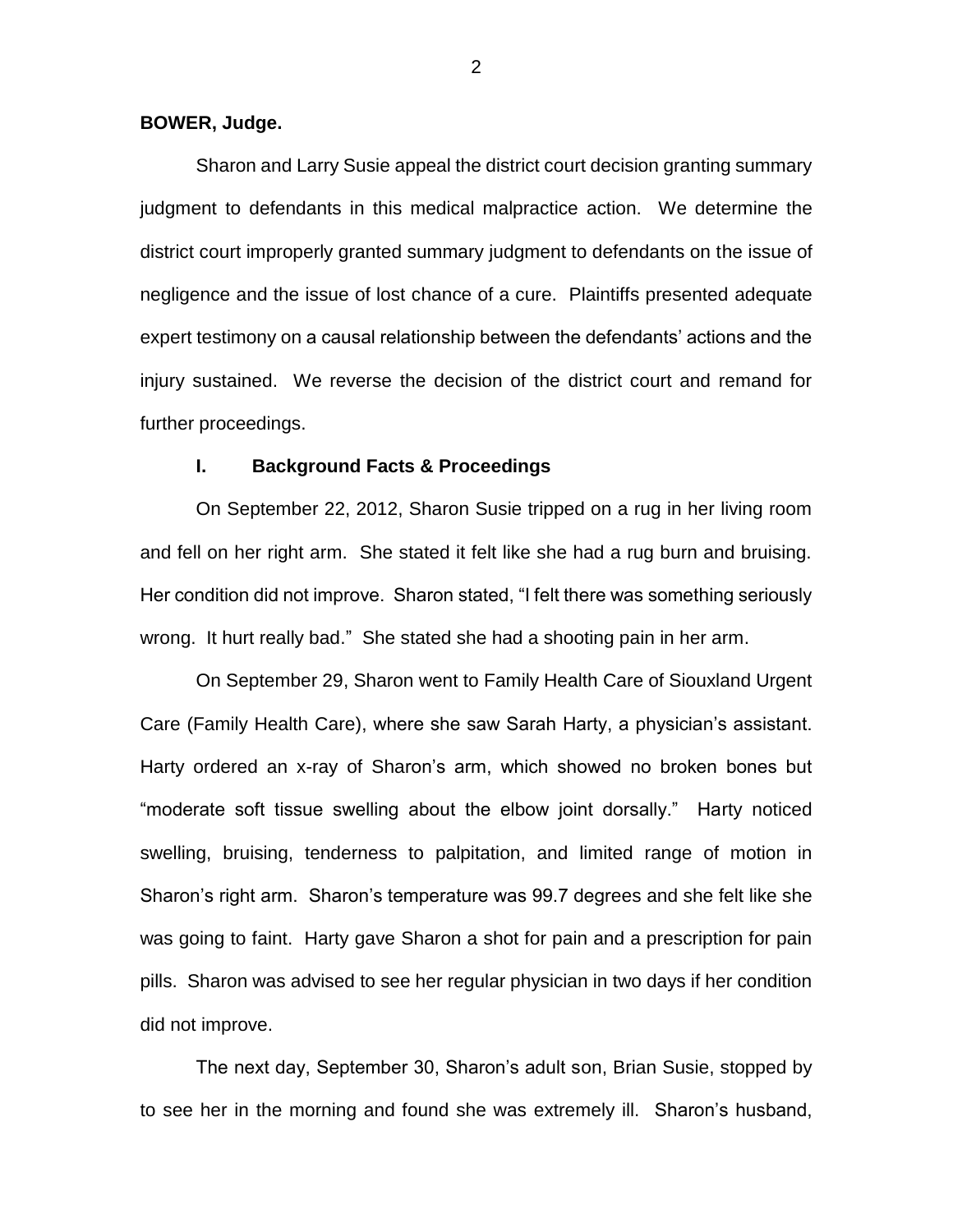Larry Susie, took her to the emergency room at Mercy Hospital Medical Center in Sioux City. Sharon was diagnosed with septic shock and kidney failure. She was placed on intravenous antibiotics. Sharon's condition continued to deteriorate and doctors determined she had necrotizing fasciitis, also known as flesh-eating disease. On October 2, Sharon's right arm was amputated in order to stop the progression of the disease which was life threatening. The medications she received reduced blood-flow to her extremities and, consequently, eight of her toes were amputated. She was discharged from the hospital on November 6.

On September 26, 2014, Sharon and Larry (Susies) filed an action against Family Health Care and Harty (defendants), claiming defendants were negligent because Sharon's condition was not properly diagnosed and she did not receive timely treatment from defendants. The Susies also claimed defendants' actions resulted in the loss of a chance to save Sharon's arm and toes from amputation.

The Susies designated Dr. John Crew as an expert. The Susies provided an expert witness summary pursuant to Iowa Rule of Civil Procedure 1.508. Dr. Crew was expected to testify Sharon should have been given a blood test at the time she went to Family Health Care, which would have shown an infection. Dr. Crew stated Sharon should have been prescribed antibiotics, not pain medication, on September 29, 2012. In Dr. Crew's opinion, "had the infection been diagnosed and treatment commenced immediately, the spread of the infection could have been avoided, the infection would not have become systemic; and the amputation of Sharon's arm and toes would more likely than not been avoided." The defendants deposed Dr. Crew on November 10, 2015.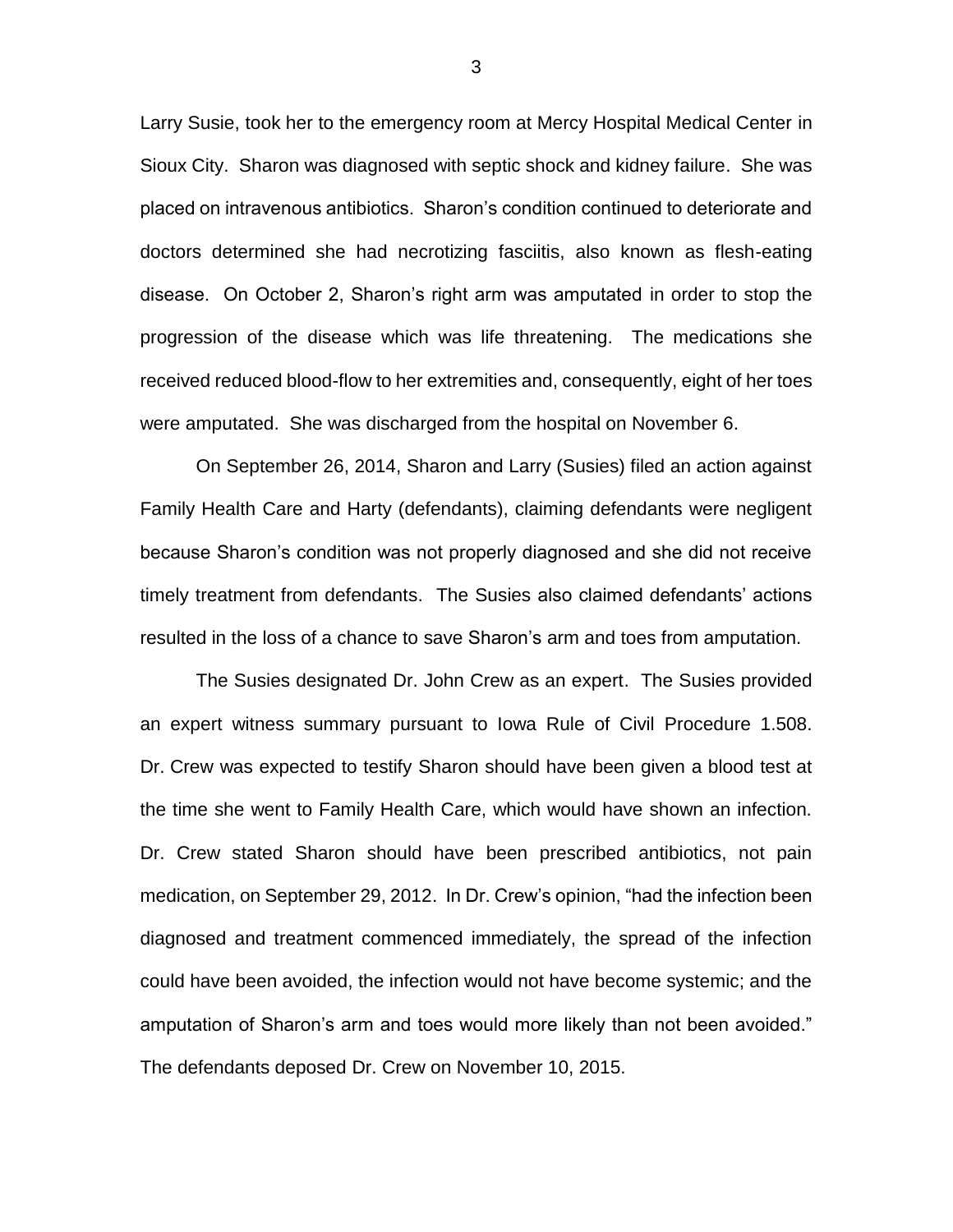On March 2, 2016, defendants filed a motion in limine, seeking to prohibit the Susies' experts—Dr. Crew and Jeffrey Nicholson, a physician's assistant from offering causation opinions. Defendants claimed "Plaintiffs' experts have utterly failed to establish that, more likely than not, Sharon Susie's ultimate outcome would have been changed if antibiotics were administered and prescribed on September 29, 2012." The district court ruled the issue of whether the Susies had presented "sufficient testimony on the causation issue to submit the matter to the jury" would be determined "at the end of the plaintiffs' case-in-chief."

Shortly before the scheduled trial date of March 8, 2016, the defendants filed a motion to preclude testimony from Brian Susie and the Susies' mail carrier, Jody Russell, concerning their observations of an abrasion on Sharon's arm in the days before she was seen by Harty at Family Health Care. The defendants stated they had previously only been informed of proposed testimony from these witnesses concerning bruising of Sharon's arm. The Susies resisted the defendants' motion.<sup>1</sup> The court granted the defendants' request for a continuance to permit them to conduct depositions.

The trial was rescheduled for May 9, 2017. Prior to the new trial date, the Susies' designated expert, Dr. Crew, died. On April 11, 2017, the Susies' designated Dr. Roger Schechter as an expert witness. Dr. Schechter is a specialist in chronic wound care who treats patients with necrotizing soft tissue diseases,

 $\overline{a}$ 

<sup>&</sup>lt;sup>1</sup> At the hearing on the motion, counsel for the Susies stated:

The truth is the truth. Observations of witnesses are observations of witnesses. And just because it was not discovered until late in the game doesn't mean that we ought to exclude it if we truly are searching for the truth in this case. And that's the record that I would like to make.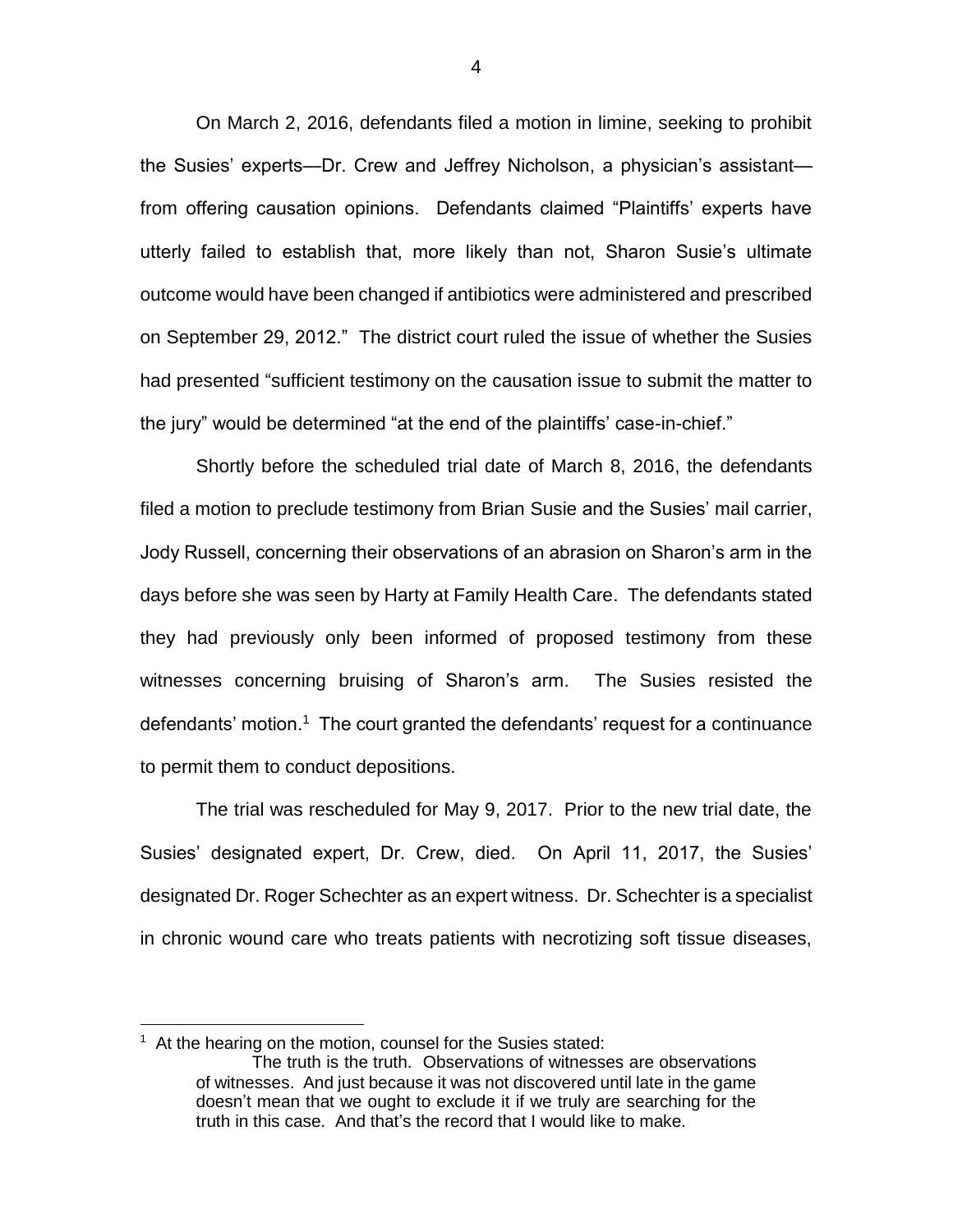such as necrotizing fasciitis. The rule 1.508 summary of Dr. Schechter's opinion stated:

Dr. Schechter will also opine to a reasonable degree of medical probability regarding the treatability of Sharon Susie's infection at the point of time she presented to the urgent care clinic on September 29, 2012. He is expected to testify that had the infection been diagnosed on the day of her visit to the clinic, and treatment initiated immediately, the spread of the infection, more likely than not, could have been avoided, the infection would not have become systemic; and the amputation of Sharon's arm and toes would more likely than not have been avoided.

Dr. Schechter's deposition was taken on April 25, 2017. Dr. Schechter testified he had the ability to diagnose necrotizing soft tissue infections. Dr. Schechter testified, "I shared [Dr. Crew's] opinions regarding the diagnosis and the management that was underwent by plaintiff." In the deposition he stated,

Q. Or are you here to say that Sharon Susie's arm was cut off because of Sarah Harty? A. I'm not here to say her arm was cut off because of Sarah Harty. I'm here to say that she became ill and septic because she wasn't given a thorough enough evaluation and follow-up.

Dr. Schechter stated Sharon should have been given a blood test to determine if she had an infection. He stated, "The sooner you initiate supportive care and the appropriate care, the lesser the potential for deterioration, especially in a situation such as infection." Dr. Schechter also testified, "I would say it's a significant possibility ranging as high as probability that early intervention with antibiotics could have either at least reduced the progression of the infection or slowed its progression and potentially have averted as much tissue loss as she experienced."

Defendants filed a motion for summary judgment on May 4, 2017, claiming the Susies did not have adequate expert testimony to support their causation claims. They claimed Dr. Schechter provided only speculation as to whether the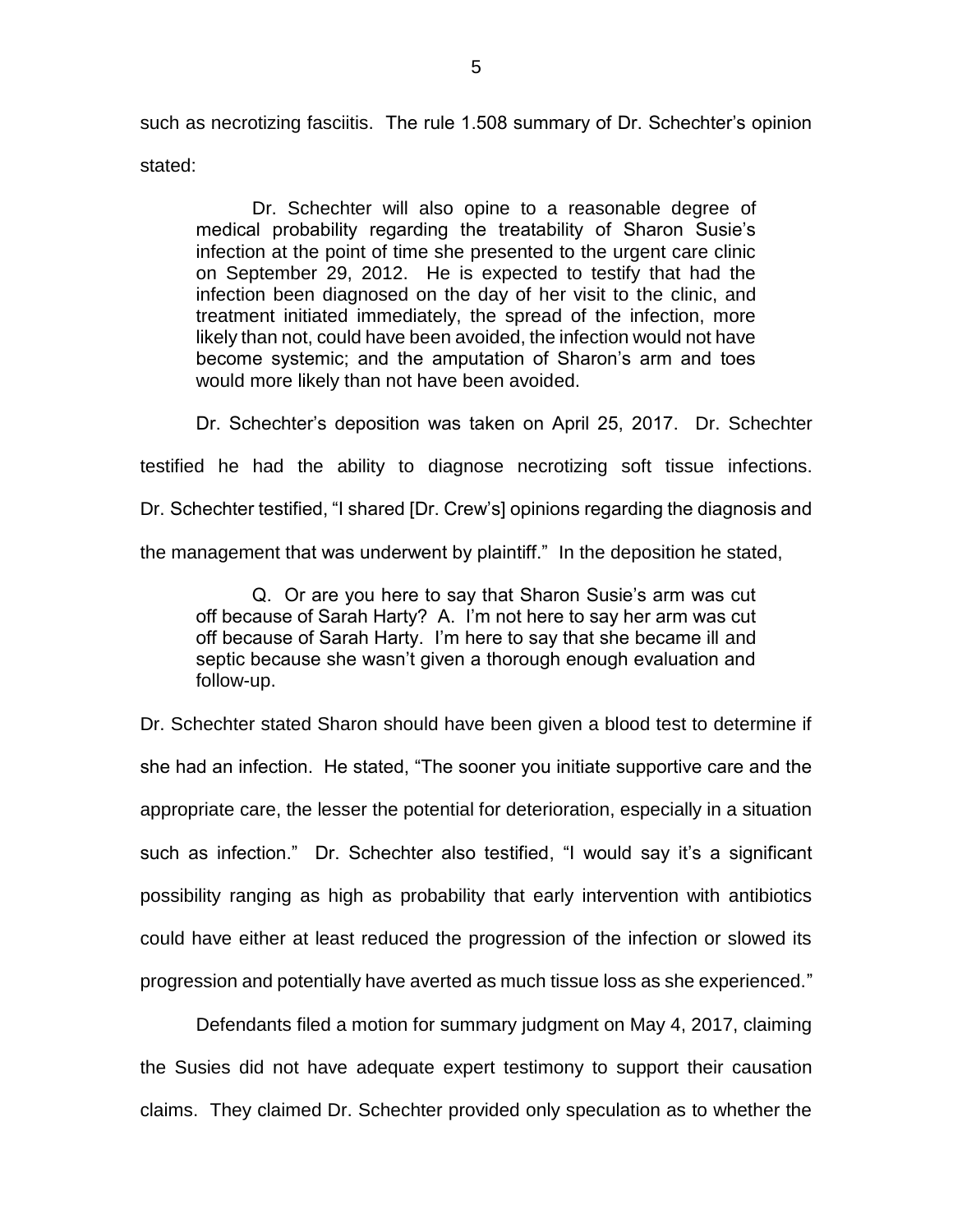administration of antibiotics would have made a difference to the outcome of the case. The defendants claimed Sharon had necrotizing fasciitis at the time she saw Harty on September 29, 2012. Necrotizing fasciitis causes the destruction of cells. If the cells are no longer receiving blood, they no longer receive antibiotics if they are administered. The defendants claim even if Sharon had been given antibiotics on September 29, 2012, it would not have helped her condition. Defendants noted the Susies' experts could not express any opinions beyond that found in the rule 1.508 summaries.

The Susies resisted the motion, stating the court should deny the motion for the same reasons the defendants' motion in limine was denied in March 2016. The Susies claimed Sharon had cellulitis, a skin infection, on September 29, 2012, which could have been treated with antibiotics, and the cellulitis developed into necrotizing fasciitis by the next day. The Susies stated the court should consider Dr. Schechter's rule 1.508 summary and his deposition testimony. They additionally pointed out Dr. Daniel Lamptey, an infectious disease specialist who treated Sharon, stated she had a bacterial infection, which had progressed to necrotizing fasciitis. Dr. Lamptey stated, "[T]he sooner you can see a patient with an infectious condition and start the antibiotics, the better the likelihood you can have some impact on the progression of this disease into something more serious." Dr. William Rizk, the surgeon who amputated Sharon's arm, stated, "If you get the antibiotics on board early, they usually work." Also, defendants' expert, Dr. Ravi Vemuri, an infectious disease specialist, stated Sharon had an infection caused by a type of bacteria which can be treated with antibiotics. The Susies claimed the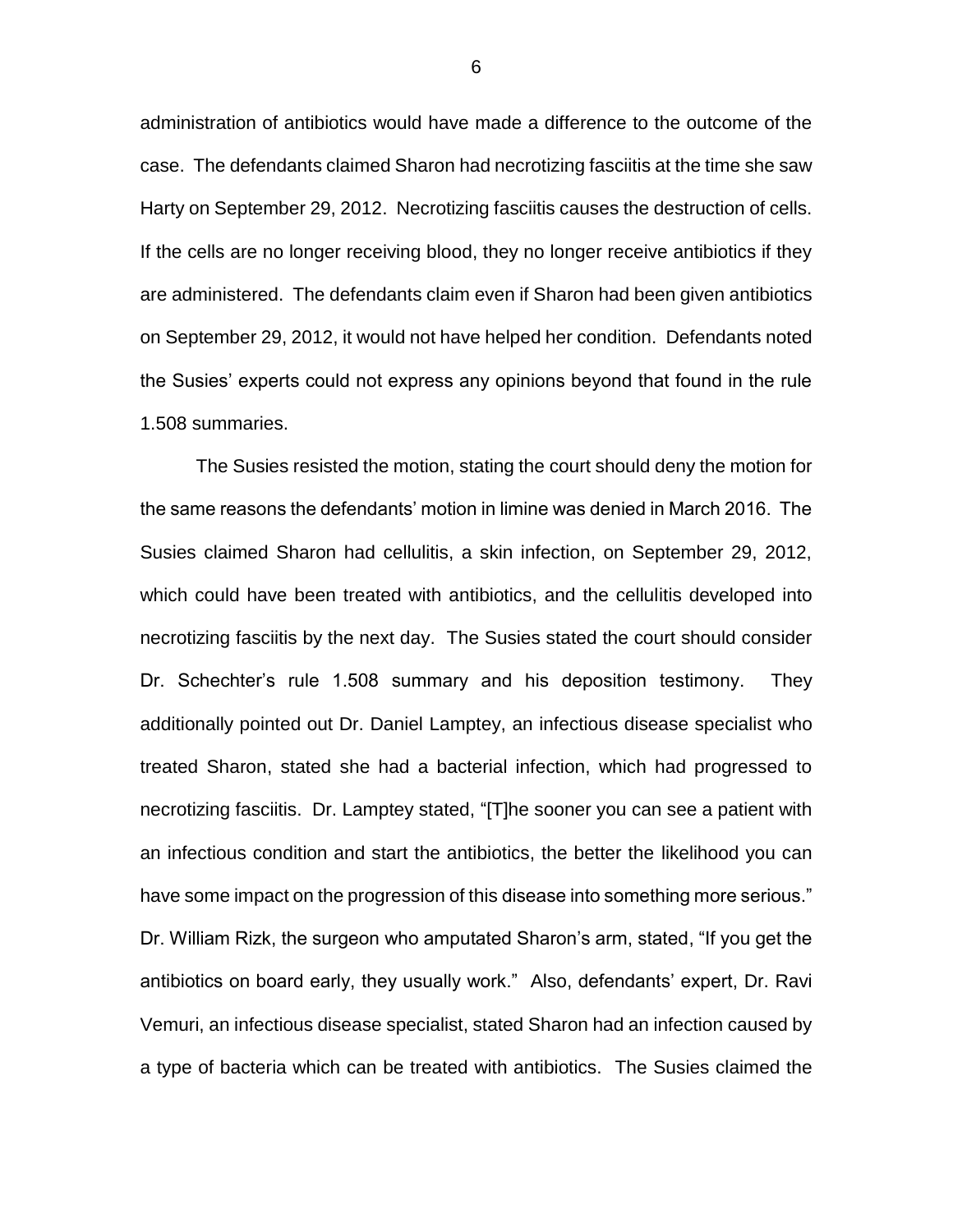entire record showed summary judgment was not appropriate on the issue of

causation.

A hearing on the motion for summary judgment was held on May 8, 2017,

and the court ruled from the bench, as follows:

Okay. It's clear to me even—and I know, Mr. Humphrey, you wanted to make sure I read all your other physician stuff. I did that. I still believe and I find that there is no—that you don't have the necessary expert more likely than not causation evidence to get the claim to a jury.

Now, Schechter, every time he was really forced or asked the major question, he said speculation, I don't know what the outcome would have been, may have made a difference. I don't care what's in his 1.508 because when you're asked under oath in a deposition, are these your final opinions, he's stuck with those. And he didn't give more likely than not in his deposition.

Your plaintiff's treating physicians basically said, listen, the earlier you get antibiotics, the better chance you have. What's the other phrase? Time is tissue. Lamptey said it may well stop it from progressing. Rizk says, well, if you get antibiotics early, they usually work. Let's see. Where's the other one? Earlier the antibiotics, better likely the outcome for the patient. I think all your treaters said that.

The problem is—with that is they did not give an opinion in this case with these facts whether or not it would have made a difference. What it does normally doesn't push you over the line.

The court granted summary judgment to defendants. The Susies now appeal the

decision of the district court.

# **II. Standard of Review**

"We review district court summary judgment rulings for corrections of errors

at law." *McQuistion v. City of Clinton*, 872 N.W.2d 817, 822 (Iowa 2015).

"Summary judgment is properly granted when there is no genuine issue of material

fact and the moving party is entitled to judgment as a matter of law." *Id.* We view

the record in the light most favorable to the nonmoving party. *Banwart v. 50th St.* 

*Sports, LLC*, 910 N.W.2d 540, 545 (Iowa 2018). "Even if facts are undisputed,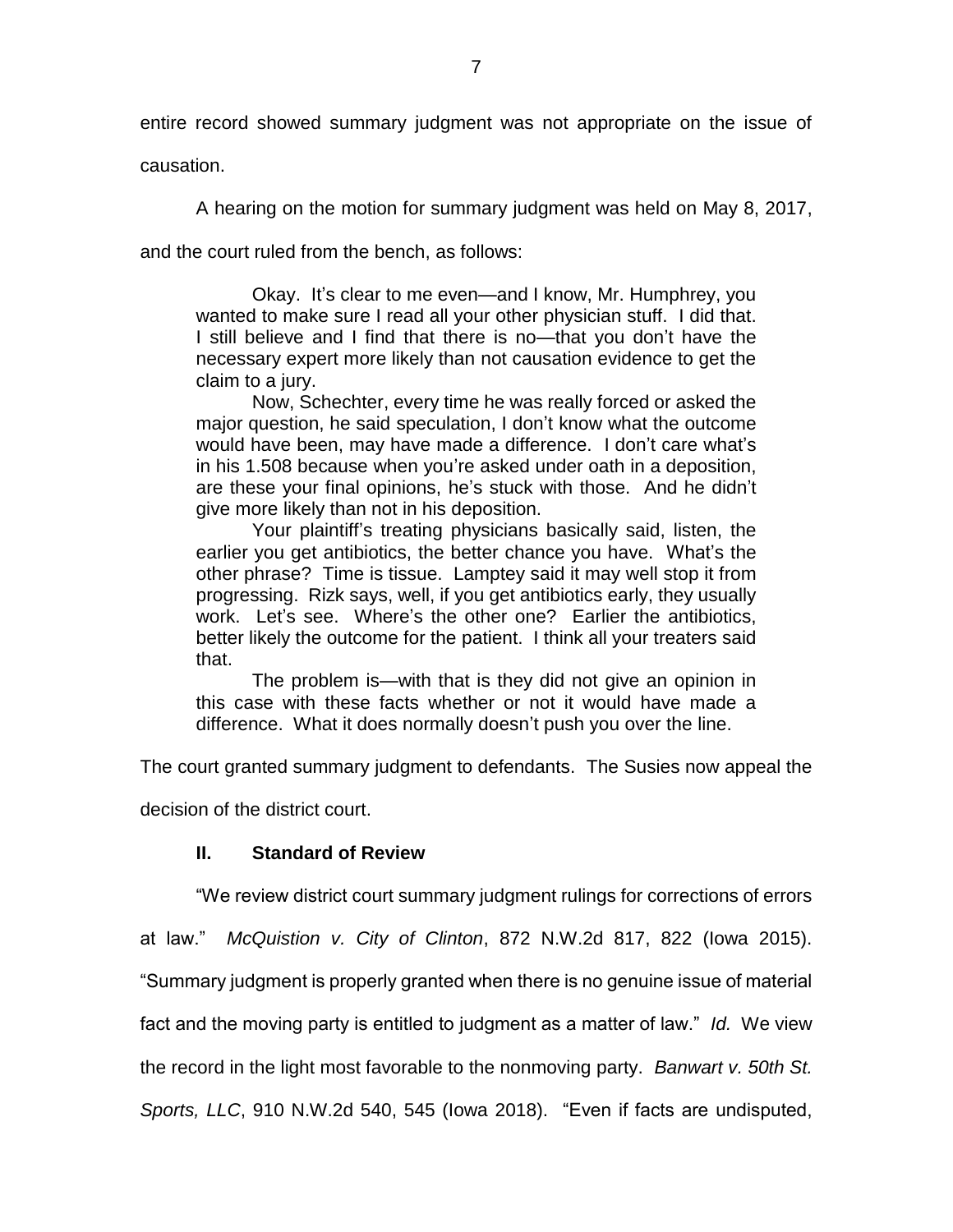summary judgment is not proper if reasonable minds could draw from them different inferences and reach different conclusions." *Goodpaster v. Schwan's Home Serv., Inc.*, 849 N.W.2d 1, 6 (Iowa 2014).

### **III. Summary Judgment**

**A.** The Susies claim the district court improperly granted summary judgment to defendants on the issue of negligence. They state the court should have considered all of the evidence presented in their resistance to the motion, rather than focusing only on Dr. Schechter's deposition testimony. They state the court should have looked at Dr. Schechter's rule 1.508 summary and the depositions of Dr. Lamptey, Dr. Rizk, and Dr. Vemuri, as well as Dr. Schechter's deposition. The Susies claim they presented evidence to show Sharon had a bacterial infection on September 29, 2012, the type of bacteria in her body was susceptible to treatment by antibiotics, and if Sharon had been given antibiotics earlier it could have stopped the bacterial infection prior to the point it developed into necrotizing fasciitis. They claim they presented a genuine issue of material fact on the question of whether defendants' negligence in diagnosing and treating Sharon caused her injuries.

In order to establish a prima facie case of medical malpractice, a plaintiff must produce evidence establishing (1) the applicable standard of care, (2) a violation of this standard, and (3) a causal relationship between the violation and the injury sustained. *Oswald v. LeGrand*, 453 N.W.2d 634, 635 (Iowa 1990). "Expert testimony is nearly always required to establish each of those elements." *Phillips v. Covenant Clinic*, 625 N.W.2d 714, 718 (Iowa 2001). "Professional liability cases, especially medical malpractice actions, require expert testimony of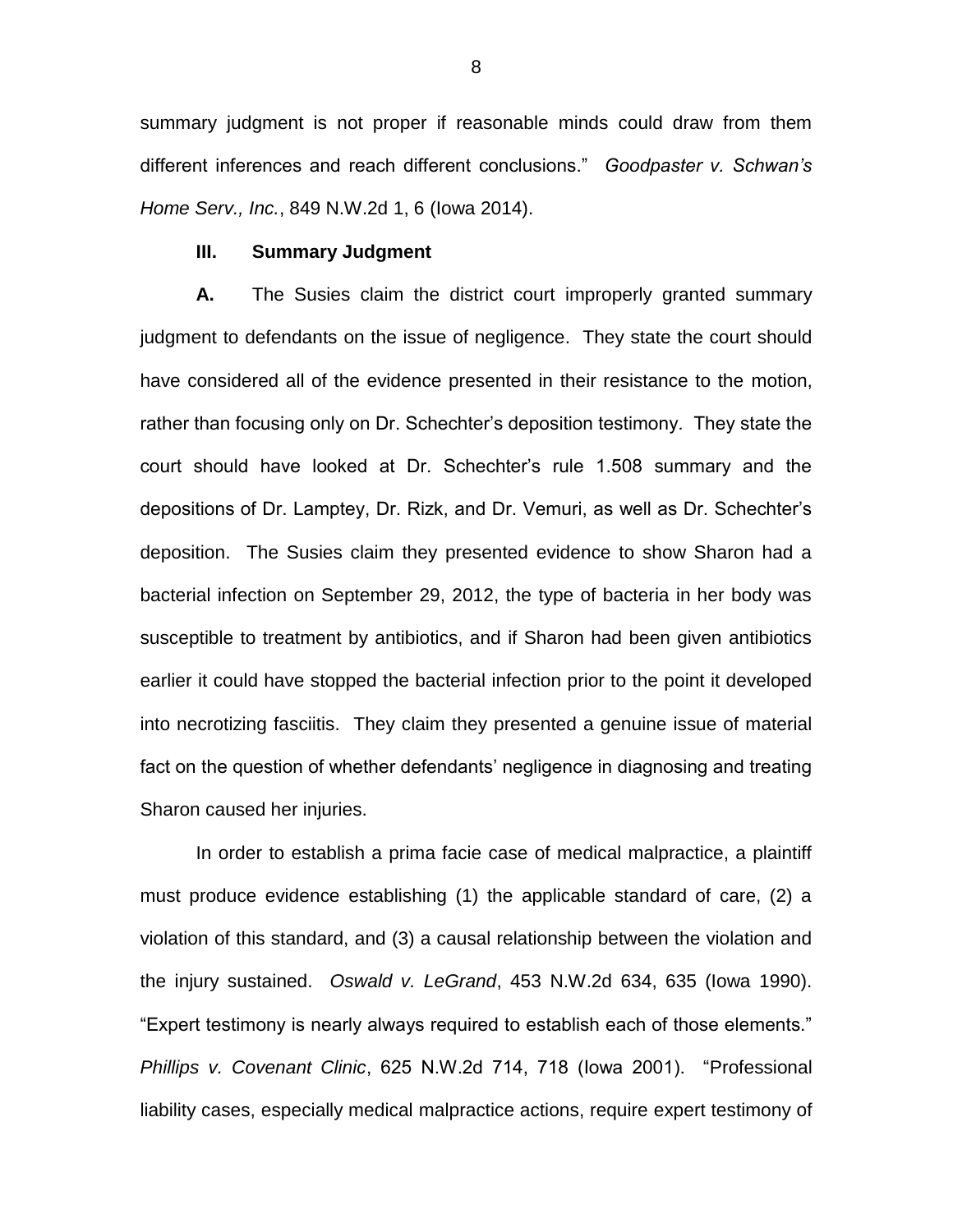a technical nature concerning standards of care and causation." *Cox v. Jones*, 470 N.W.2d 23, 25 (Iowa 1991).

"Summary judgment is proper when the plaintiff's claim lacks evidence to support a jury question on an essential element of the claim." *Ranes v. Adams Labs., Inc.*, 778 N.W.2d 677, 685 (Iowa 2010). Summary judgment may be proper when expert testimony is necessary to establish an element of a medical malpractice action, and the plaintiff has not presented the necessary expert testimony to support the element. *Kennis v. Mercy Hosp. Med. Ctr.*, 491 N.W.2d 161, 167 (Iowa 1992). The parties agreed expert testimony was necessary to establish causation in this case. *See Doe v. Cent. Iowa Health Sys.*, 766 N.W.2d 787, 792 (Iowa 2009) (noting expert medical testimony is required unless "the plaintiff's injury is within the knowledge and experience of an ordinary layperson").

Where expert testimony is necessary to establish causation, "[t]he rule is that expert testimony indicating *probability* or *likelihood* of a causal connection is sufficient to generate a question on causation." *Hansen v. Cent. Iowa Hosp. Corp.*, 686 N.W.2d 476, 485 (Iowa 2004). Absolute certainty is not required and the evidence of causation does not need to be conclusive. *See Ranes*, 778 N.W.2d at 688. "Buzzwords like 'reasonable degree of medical certainty' are therefore not necessary to generate a jury question on causation." *Hansen*, 686 N.W.2d at 485.

The Iowa Supreme Court has stated:

Evidence indicating a probability or likelihood of the causal connection is necessary to generate a jury issue. However, this "probability" may be inferred by combining an expert's "possibility" testimony with nonexpert testimony that the described condition of which complaint is made did not exist before occurrence of those facts alleged to be the cause thereof.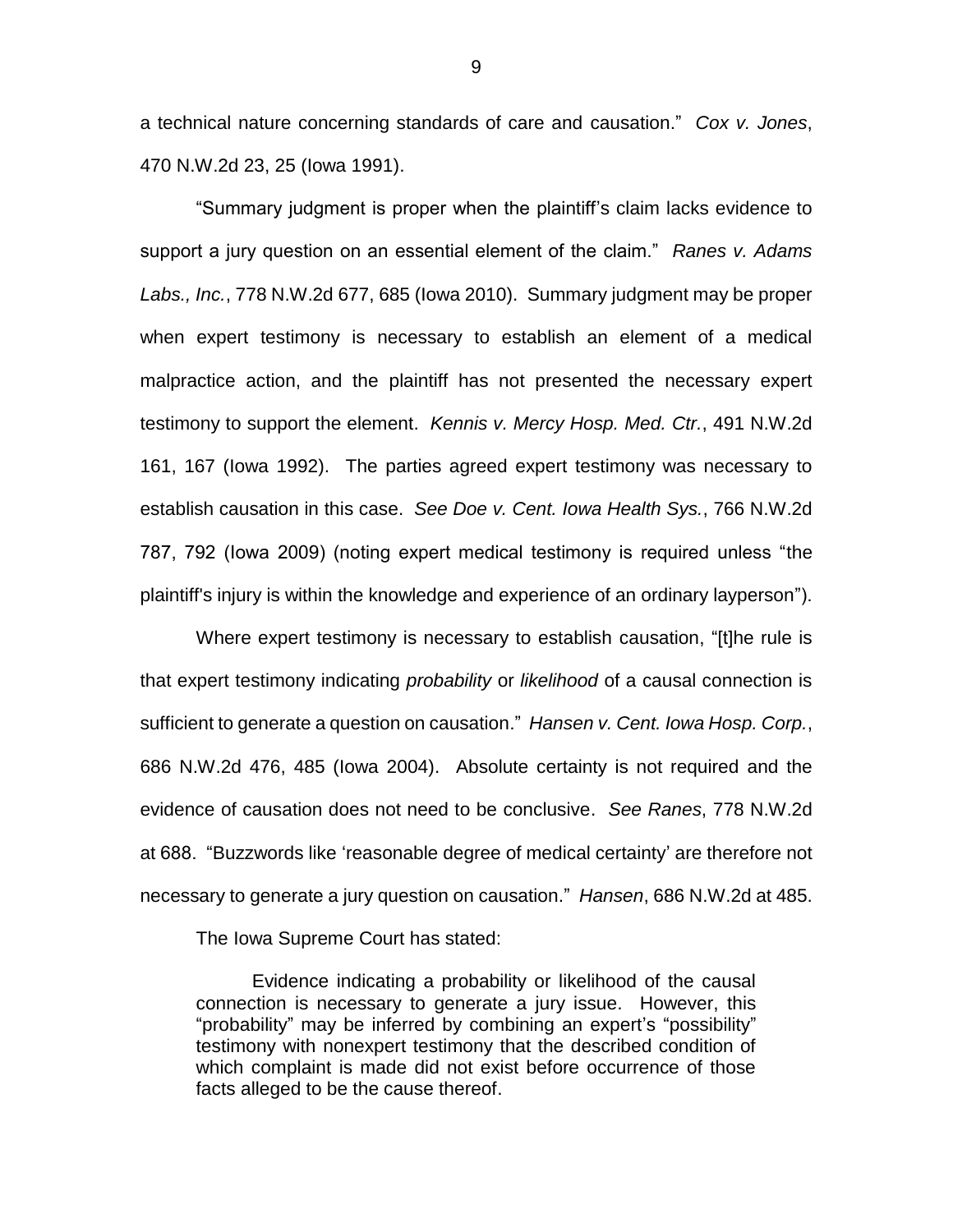*Becker v. D & E Distrib. Co.*, 247 N.W.2d 727, 730 (Iowa 1976) (citations omitted); *see also Oak Leaf Country Club, Inc. v. Wilson*, 257 N.W.2d 739, 747 (Iowa 1977) ("[T]he 'probability' of causal connection necessary to generate a jury question need not come solely from one witness.").

In his deposition, Dr. Schechter<sup>2</sup> testified, "I would say it's a significant possibility ranging as high as *probability* that early intervention with antibiotics could have either at least reduced the progression of the infection or slowed its progression and potentially have averted as much tissue loss as she experienced."

(Emphasis added.)

Additionally, Dr. Schechter stated in the rule 1.508 summary<sup>3</sup>:

 $\overline{a}$ <sup>2</sup> The dissent states, "[I]t is unclear whether Dr. Schechter is qualified to opine on the issue of causation." This issue was not raised in the motion for summary judgment, the resistance to the motion, or the reply to the resistance. If the issue had been properly raised, we would note Iowa Rule of Evidence 5.702 provides, "A witness who is qualified as an expert by knowledge, skill, experience, training, or education may testify in the form of an opinion or otherwise . . . ." Dr. Schechter is board certified and a specialist in chronic wound care. He stated he treated patients for necrotizing soft tissue infections, including necrotizing fasciitis. We believe Dr. Schechter's testimony was within his general area of expertise, and therefore, he could testify as an expert on the issue of causation in this case. *See Quad City Bank & Tr. v. Jim Kircher & Assocs., P.C.*, 804 N.W.2d 83, 93 (Iowa 2011).

 $3$  The dissent claims the rule 1.508 summary should not be considered because it is not a sworn statement. Instead of the statement, "I certify under penalty of perjury and pursuant to the laws of the state of Iowa that the preceding is true and correct," as found in Iowa Code section 622.1(2) (2017), the 1.508 summary states, "Dr. Schechter has read the above summary and it's true and correct as he verily believes."

We first note this issue was not raised by the parties. In fact, the defendants' argument in their memorandum of authorities in support of the motion for summary judgment cites rule 1.508 and states the Susies' expert should be limited to the opinions previously offered. This argument apparently accepts Dr. Schechter should be permitted to express the opinions found in his 1.508 summary, while stating he should not be able to express any opinions beyond those found in the rule 1.508 summary. *See Millis v. Hute*, 587 N.W.2d 625, 628 (Iowa Ct. App. 1998) (noting expert medical testimony "did not go beyond the fair scope of the written report").

Second, the dissent's argument is based on federal cases. There is no citation to Iowa cases, nor have any Iowa cases been found, which state an unsworn rule 1.508 summary may not be considered in a motion for summary judgment.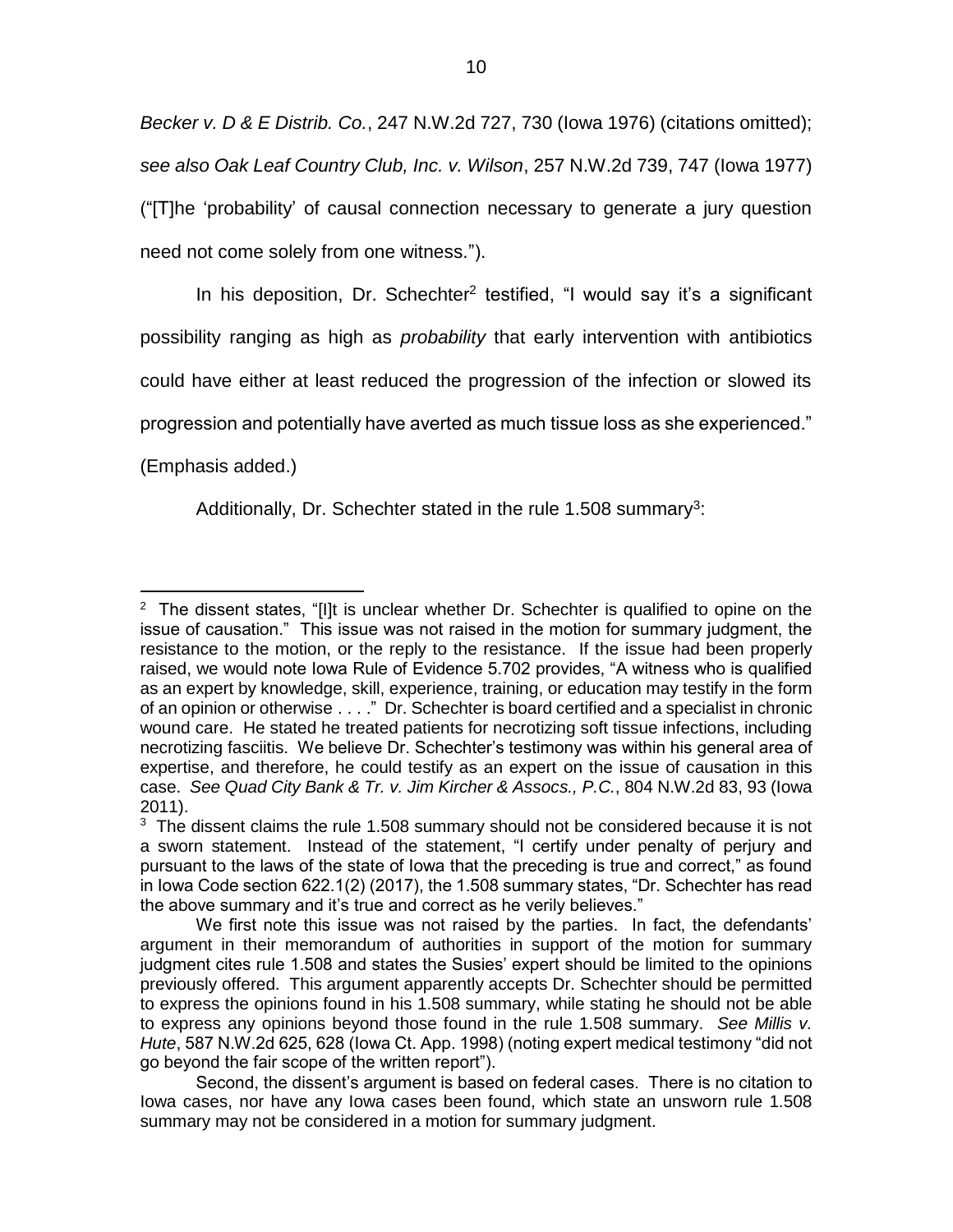Dr. Schechter will also opine to a reasonable degree of medical *probability* regarding the treatability of Sharon Susie's infection at the point of time she presented to the urgent care clinic on September 29, 2012. He is expected to testify that had the infection been diagnosed on the day of her visit to the clinic, and treatment initiated immediately, the spread of the infection, *more likely than not*, could have been avoided, the infection would not have become systemic; and the amputation of Sharon's arm and toes would *more likely than not* have been avoided.

(Emphasis added.)

 $\overline{a}$ 

The rule 1.508 summary and Dr. Schechter's deposition, taken together, indicate the probability or likelihood of a causal connection between defendants' failure to administer antibiotics on September 29, 2012, and the injury to Sharon. *See Hansen*, 686 N.W.2d at 485. Additionally, the deposition testimony of Dr. Lamptey, Dr. Rizk, and Dr. Vemuri further supports the Susies' claim of causation through statements showing the type of bacteria infecting Sharon could be treated with antibiotics, if caught early enough.

Looking at all of the evidence presented in the Susies' resistance to the motion for summary judgment, rather than just considering Dr. Schechter's deposition as the dissent has done, we conclude the Susies presented sufficient evidence to generate a jury question on the issue of causation. *See Oak Leaf*, 257 N.W.2d at 747 (finding evidence "of causal connection necessary to generate a

Third, even if the federal cases apply, an unsworn expert report may be cured by "providing a subsequent affidavit or deposition testimony of the expert reiterating or reaffirming the opinions in the unsworn report." *Maytag Corp. v. Electrolux Home Prods., Inc.*, 448 F. Supp. 2d 1034, 1064 (N.D. Iowa 2006). During Dr. Schechter's deposition, regarding the rule 1.508 summary he stated he "used my own terms, wording and my own opinion on that." Dr. Schechter was asked if anything needed to be added or corrected in the rule 1.508 summary and he added some details about aftercare. From Dr. Schechter's answer, we can infer he reaffimed everything in his report, except for the small portion where he added additional detail. We believe Dr. Schechter's testimony during his deposition cured any potential problems with his rule 1.508 summary.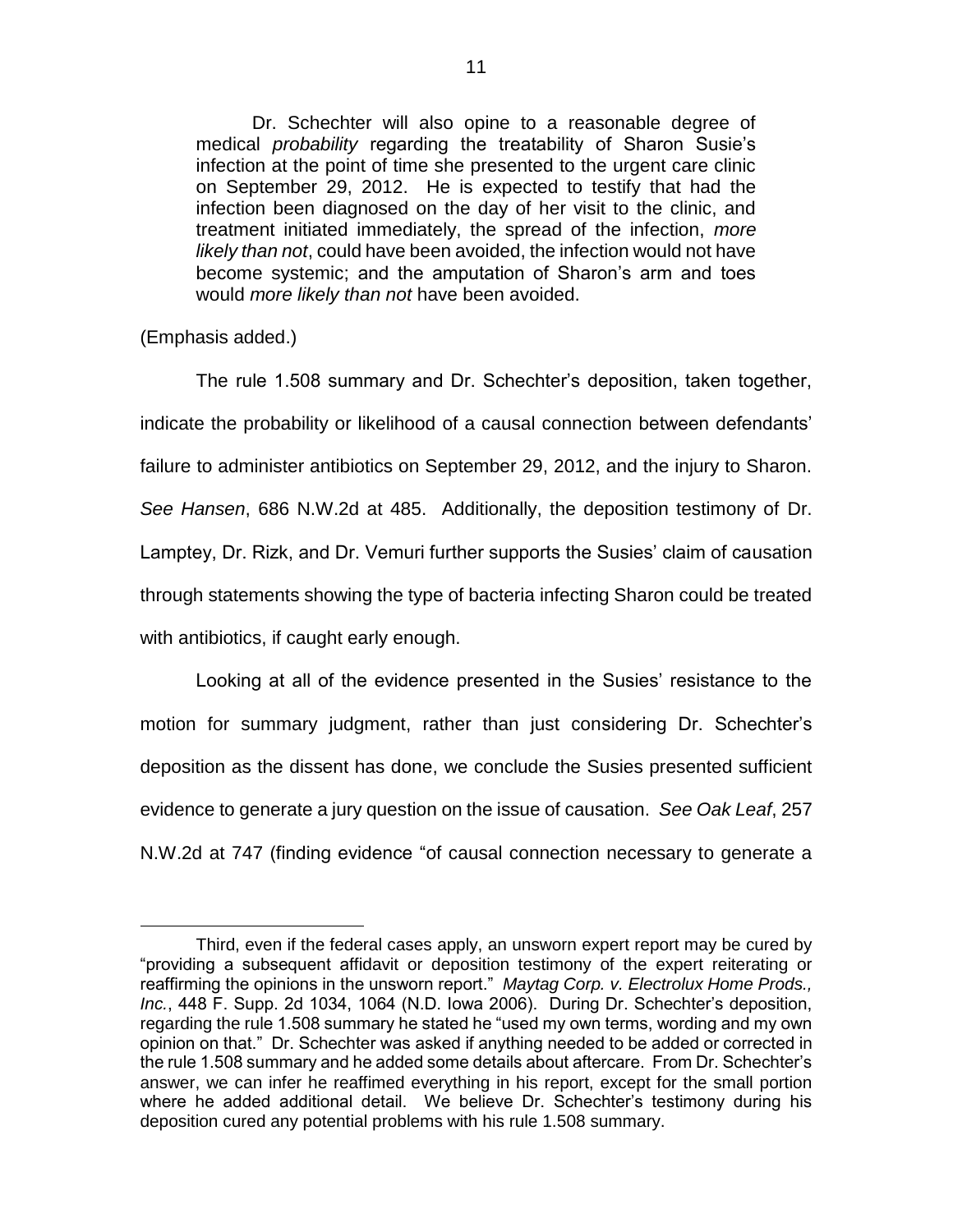jury question need not come solely from one witness"). We note, in general, "[c]ausation is a question for the jury, '*save in very exceptional cases* where the facts are so clear and undisputed, and the relation of cause and effect so apparent to every candid mind, that but one conclusion may be fairly drawn therefrom.'" *Thompson v. Kaczinski*, 774 N.W.2d 829, 836 (Iowa 2009) (citations omitted). We determine the district court improperly granted summary judgment to defendants on the issue of negligence.

**B.** The district court also granted summary judgment to defendants on the Susies' claims defendants' actions resulted in the loss of a chance to save Sharon's arm and toes from amputation. The court found "in the loss-of-chance action that there is a lack of any reliable expert testimony to establish what percentage of chance was lost without the fact finder engaging in speculation." The Susies claim the district court improperly granted summary judgment to defendants on this issue.

A plaintiff may recover when a defendant's failure to diagnose and treat a condition caused the plaintiff to be denied a chance to be cured from the condition. *DeBurkarte v. Louvar*, 393 N.W.2d 131, 137 (Iowa 1986). A plaintiff may recover even when the loss of a chance is less than fifty percent. *Wendland v. Sparks*, 574 N.W.2d 327, 333 (Iowa 1998). Expert testimony is necessary to show the defendant's actions probably caused a reduction in the plaintiff's chance of a cure. *DeBurkarte*, 393 N.W.2d at 137–38. "As developed in our case law, the lastchance-of-survival doctrine is not an alteration of the traditional rules for determining proximate cause, but, rather, the creation of a newly recognized compensable event to which those traditional rules apply." *Mead v. Adrian*, 670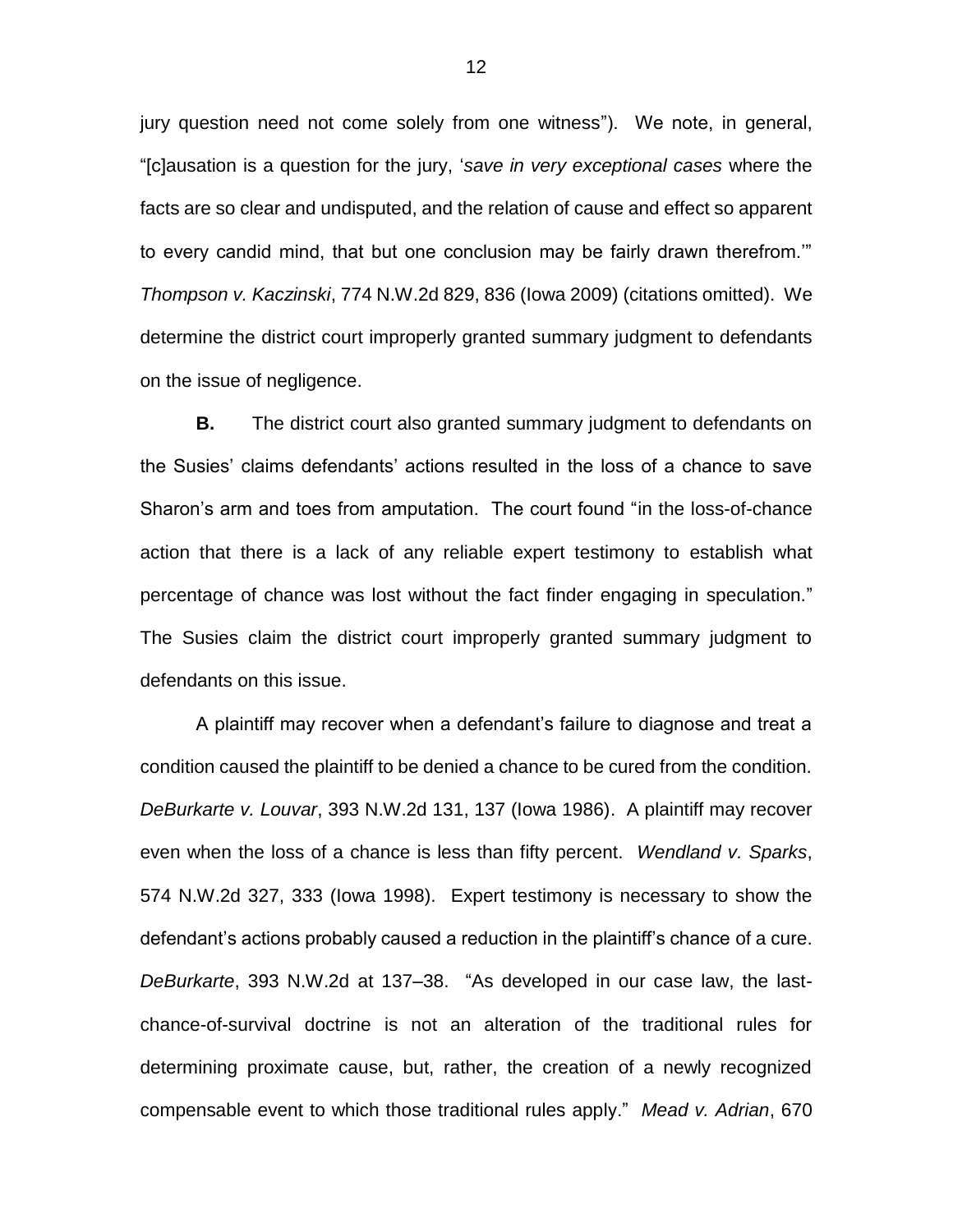N.W.2d 174, 178 (Iowa 2003). In a lost-chance case, a plaintiff is entitled to damages for "the percent of lost chance attributed to the intervening act of negligence." *Id.* at 179.

The district court granted summary judgment because the Susies did not present expert testimony of a specific percentage of chance lost by the defendants' actions. The Iowa Supreme Court addressed this is in a footnote in *Mead*:

Dr. Adrian argued to the district court that in order to sustain a recovery for lost chance of survival there must be expert testimony concerning the probability of survival expressed as a percentage. We believe that when the claim is submitted as an alternative to ordinary wrongful-death damages it is unrealistic to require a claimant who is arguing that it is more probable than not that death resulted from the defendant's negligence to also present evidence that the probability of survival was in fact some lesser percentage. The jury must determine the amount of proportionate reduction based on all of the evidence in the case.

*Id.* at 180 n.5.

We determine summary judgment is not appropriate simply because the Susies did not present expert testimony "concerning the probability of survival expressed as a percentage." *See id.* The Susies presented expert testimony to show Sharon's chance of a cure from necrotizing fasciitis was reduced due to defendants' actions. Dr. Schechter testified in his deposition, "I would say it's a significant possibility ranging as high as probability that early intervention with antibiotics could have either at least reduced the progression of the infection or slowed its progression and potentially have averted as much tissue loss as she experienced." Additionally, Dr. Lamptey, Dr. Rizk, and Dr. Vemuri stated the early administration of antibiotics could have slowed or stopped the progression of the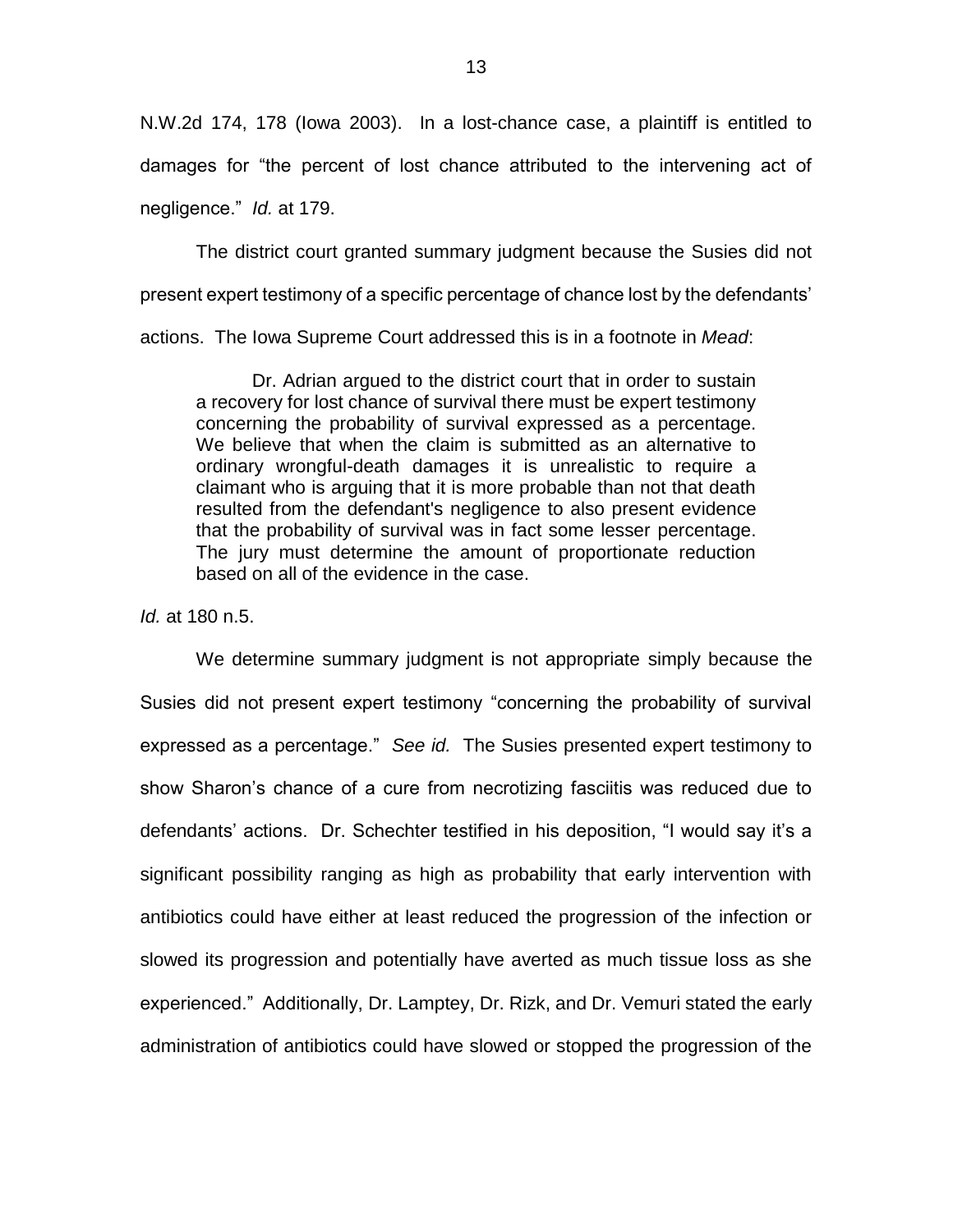bacterial infection in Sharon's arm. We determine the district court improperly granted summary judgment to defendants on the issue of lost chance of a cure.

We reverse the decision of the district court and remand for further proceedings.

## **REVERSED AND REMANDED.**

Potterfield, J., concurs; McDonald, J., dissents.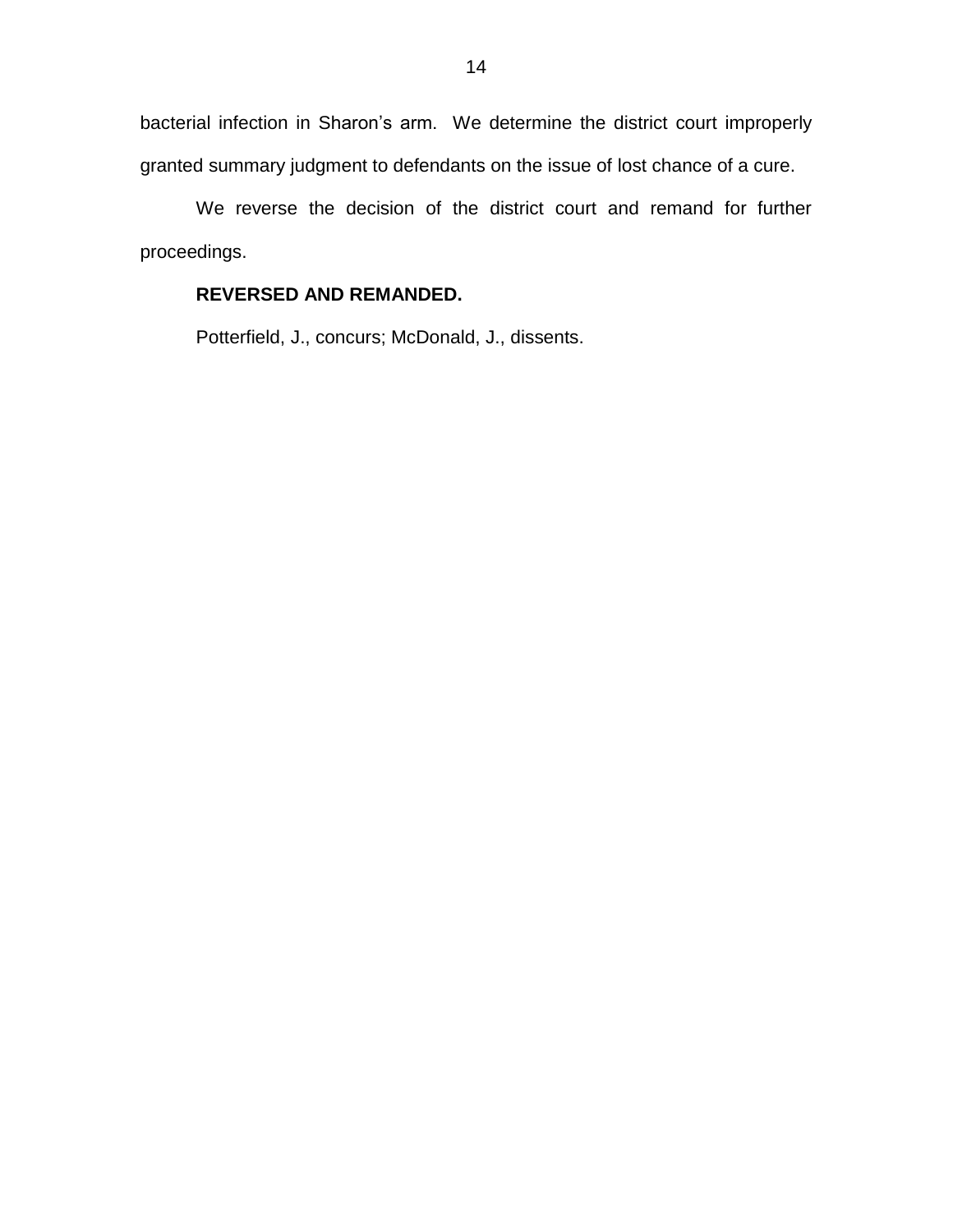### **McDONALD, Judge** (dissenting)

Like the district court, I conclude the plaintiffs failed to establish a prima facie case of medical malpractice. Specifically, the summary judgment record shows there is no competent evidence creating a triable issue of fact on the element of causation. Because I would affirm the judgment of the district court, I respectfully dissent.

Summary judgment should be granted "if the pleadings, depositions, answers to interrogatories, and admissions on file, together with the affidavits, if any, show that there is no genuine issue as to any material fact and that the moving party is entitled to a judgment as a matter of law." Iowa R. Civ. P. 1.981(3). The party seeking summary judgment has the burden of establishing that the facts are undisputed and that the party is entitled to judgment as a matter of law. *See Estate of Harris v. Papa John's Pizza*, 679 N.W.2d 673, 677 (Iowa 2004). When a motion for summary judgment is made and properly supported, however, the opposing party may not rest upon the mere allegations or denials of the pleadings. *See* Iowa R. Civ. P. 1.981(5); *Bitner v. Ottumwa Cmty. Sch. Dist.*, 549 N.W.2d 295, 299 (Iowa 1996). Instead, the resisting party must set forth specific material facts, supported by competent evidence, establishing the existence of a genuine issue for trial. *See* Iowa R. Civ. P. 1.981(5); *Bitner*, 549 N.W.2d at 299. "A fact is material if it will affect the outcome of the suit, given the applicable law." *Parish v. Jumpking, Inc.*, 719 N.W.2d 540, 543 (Iowa 2006). An issue of fact is "genuine" if the evidence would allow a reasonable jury to return a verdict for the nonmoving party. *See Fees v. Mutual Fire & Auto. Ins. Co.*, 490 N.W.2d 55, 57 (Iowa 1992). It is well established that "[s]peculation is not sufficient to generate a genuine issue of fact."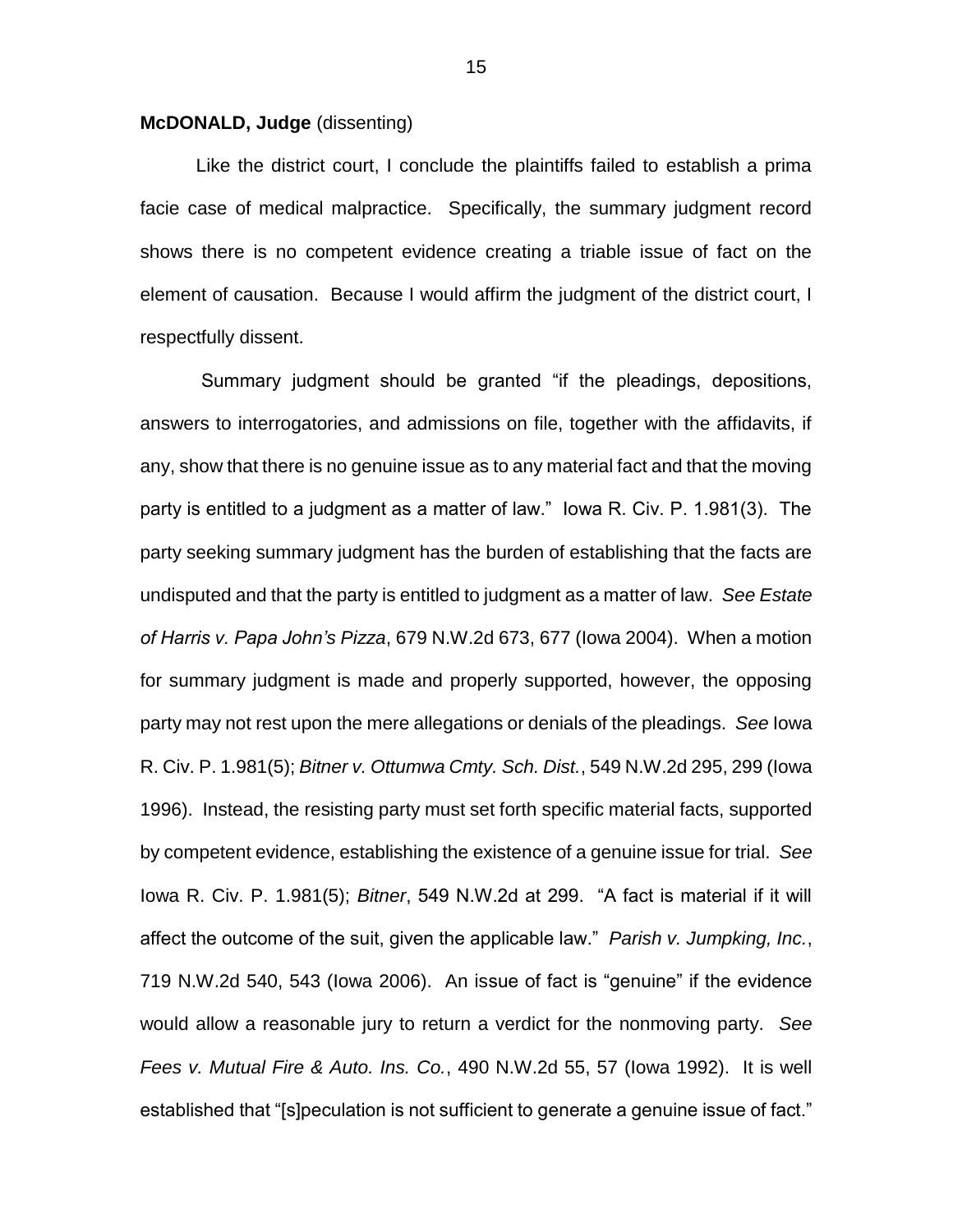*Waddell v. Univ. of Iowa Cmty. Med. Servs., Inc.*, No. 17-0716, 2018 WL 4638311, at \*3 (Iowa Ct. App. Sept. 26, 2018). If the summary judgment record shows that the resisting party cannot establish a prima facie case, the movant is entitled to judgment as a matter of law. *See Robinson v. Poured Walls of Iowa, Inc.*, 553 N.W.2d 873, 875 (Iowa 1996) (stating if the "resisting party has no evidence to factually support an outcome determinative element of that party's claim, the moving party will prevail on summary judgment"); Iowa R. Civ. P. 1.981(3).

"Although sometimes labeled [a] 'medical malpractice' action[], a claim that a professional has failed to meet the applicable standard of care is essentially a negligence cause of action." *Asher v. OB-Gyn Specialists, P.C.*, 846 N.W.2d 492, 498 (Iowa 2014), overruled on other grounds by *Alcala v. Marriott Int'l., Inc.*, 880 N.W.2d 699, 708 (Iowa 2016). As a species of negligence, the medicalmalpractice action is governed by the factual causation and scope of liability approach set forth in the Restatement (Third) of Torts. *See id.* at 498–99*.* Under this approach, "[c]onduct is a factual cause of harm when the harm would not have occurred absent the conduct." *Id.* at 500 (quoting Restatement (Third) of Torts: Physical & Emotional Harm § 26 (Am. Law Inst. 2010)). This standard "is familiarly referred to as the 'but-for' test, as well as a *sine qua non* test. Both express the same concept: an act is a factual cause of an outcome if, in the absence of the act, the outcome would not have occurred." Restatement (Third) of Torts: Physical & Emotional Harm § 26 cmt. b. "The requirement that the actor's tortious conduct be necessary for the harm to occur requires a counterfactual inquiry. One must ask what would have occurred if the actor had not engaged in the tortious conduct." *Id.* § 26 cmt. e.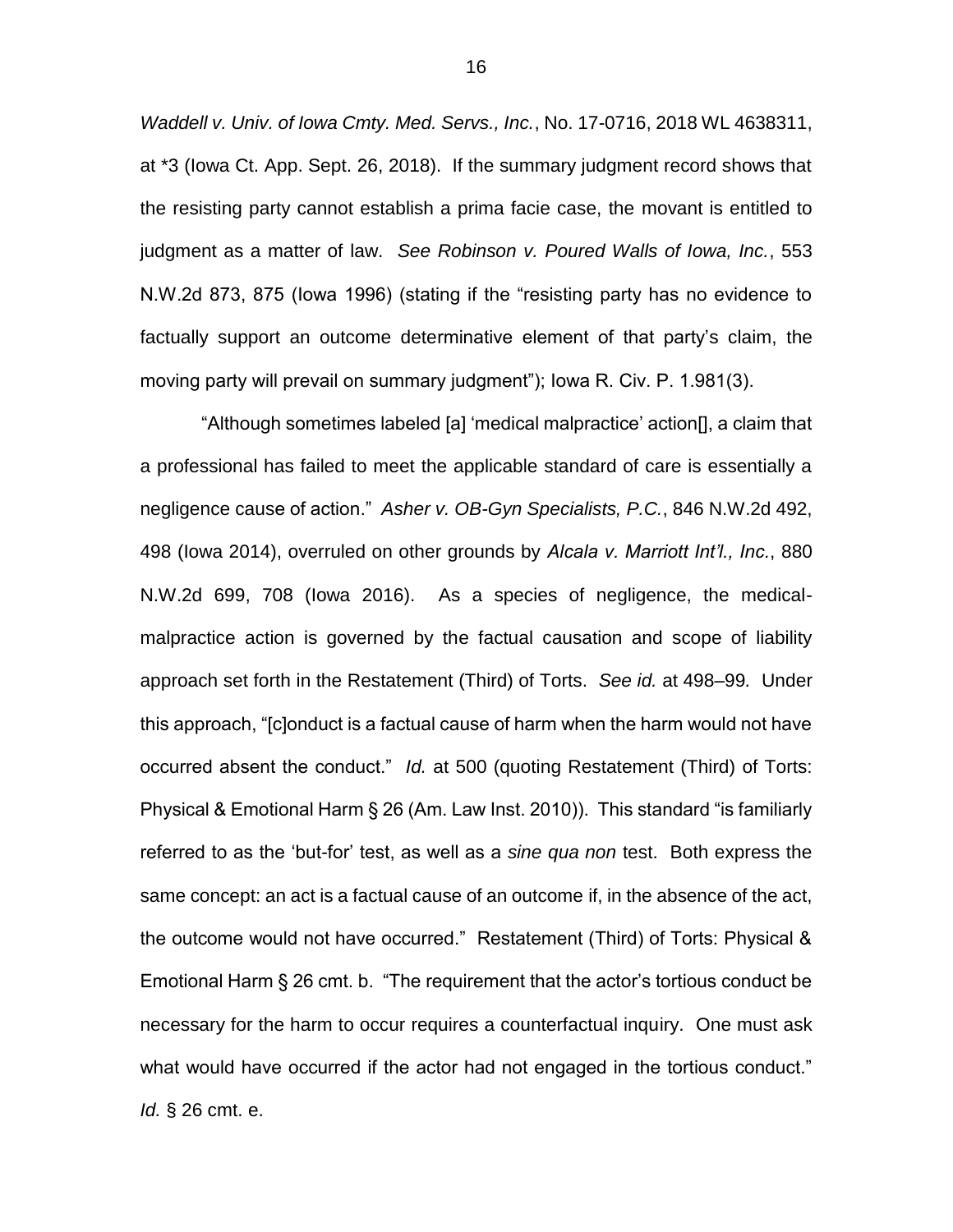Under the controlling standard, the plaintiffs were required to prove the defendants' breach of the standard of care caused Susie's injury. While the majority is correct in stating that "buzzwords" are not required to prove causation, there must be non-speculative evidence showing the breach or breaches of the standard of care caused the injury at issue. Here, the plaintiffs' specifications of negligence include the following: "failing to thoroughly perform a diagnostic workup," "failing to perform blood work," "failing to culture the swollen and inflamed area of . . . Susie's right elbow and right forearm," "failing to consider an infectious component of her clinical presentation," "failing to implement prophylactic antibiotics," "failing to implement antibiotics responsive to the particular bacterial source of the ongoing infectious process," and "failing to exercise that degree of skill, care and learning ordinarily possessed and exercised by similar healthcare professionals." There is no competent evidence showing a causal connection between any of the specifications of negligence and Susie's injury.

The plaintiffs rely on Dr. Schechter's report for the contention that earlier intervention with antibiotics would have prevented Susie's injuries. However, Dr. Schechter's report is not part of the summary judgment record. The written report was filed as part of the plaintiffs' initial disclosures and was unsworn. *See* Iowa Code § 622.1 (setting forth form to support sworn statement); Iowa R. Civ. P. 1.413(4) ("Any pleading, motion, affidavit, or other document required to be verified under Iowa law may, alternatively, be certified pursuant to Iowa Code section 622.1 . . . ."). "Unsworn expert reports . . . do not qualify as affidavits or otherwise admissible evidence for [the] purpose of [summary judgment], and may be disregarded by the court when ruling on a motion for summary judgment."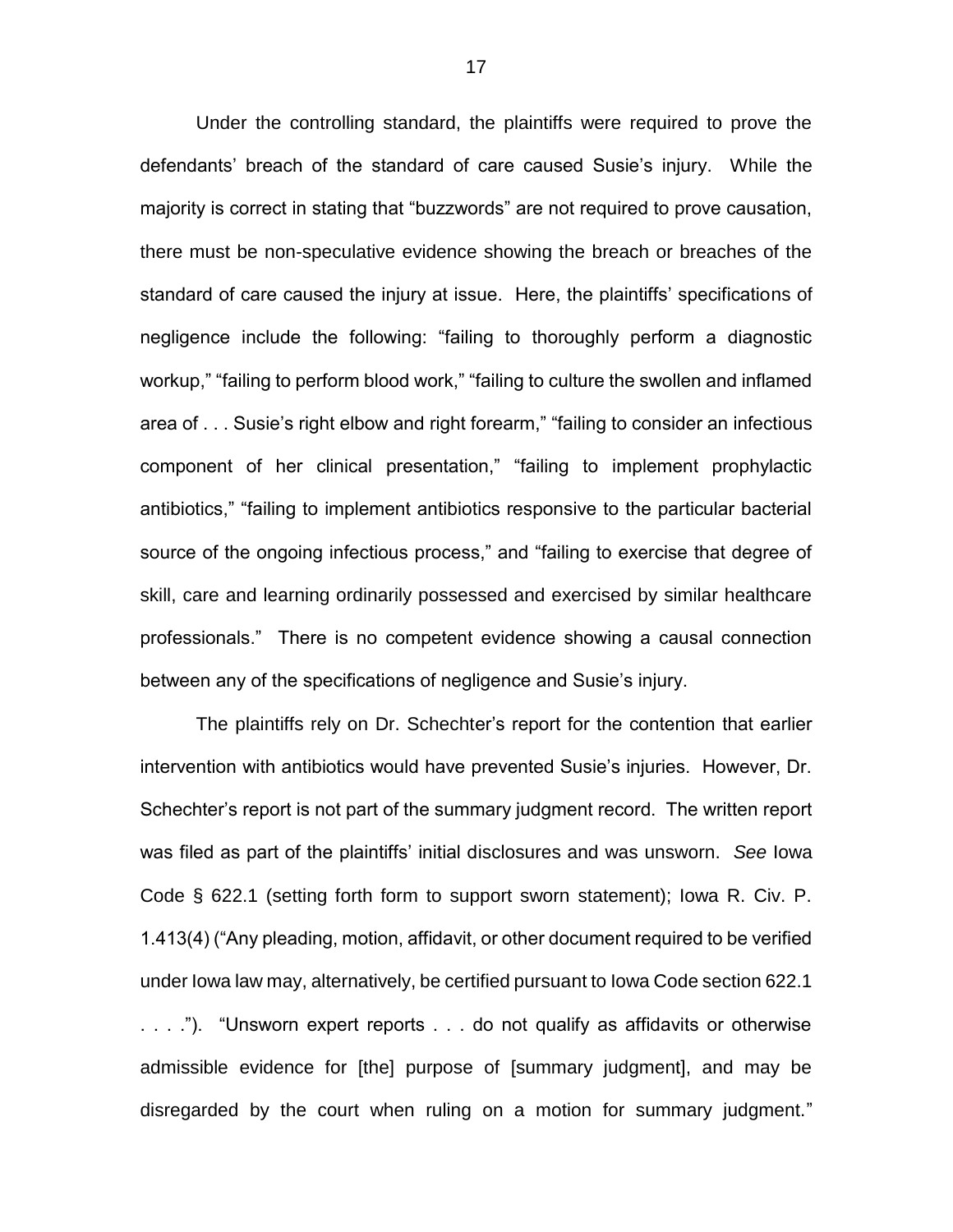*Provident Life and Accident Ins. Co. v. Goel*, 274 F.3d 984, 1000 (5th Cir. 2001) (quoting 11 James WM. Moore et al., Moore's Federal Practice ¶ 56.14[2][c] (3d ed. 1997)); *accord Adickes v. S. H. Kress & Co.*, 398 U.S. 144, 157–58 (1970) (providing unsworn statements shall not be considered at summary judgment); *Maytag Corp. v. Electrolux Home Prods., Inc.*, 448 F. Supp. 2d 1034, 1064 (N.D. Iowa 2006) (collecting cases). This is because the expert report is a disclosure of *expected* testimony. The initial disclosure and unsworn report could have been "cured" and considered as part of the summary judgment record if affirmed by an admissible affidavit or by deposition testimony. *See Maytag Corp.*, 448 F. Supp. 2d at 1065 ("Therefore, while an unsworn expert report, standing alone, does not constitute admissible evidence that can be considered at the summary judgment stage of the proceedings, and will not defeat a motion for summary judgment, an unsworn expert report may be considered at summary judgment where the opinions therein are otherwise adopted or reaffirmed in an admissible affidavit or deposition testimony by the expert."). That did not happen in this case.

Even if the report were to be considered part of the summary judgment record, the report does not generate a genuine issue of disputed fact. In his deposition, Dr. Schechter contradicted his report and testified he could provide no non-speculative opinion on causation. The principles underlying the contradictory affidavit rule are applicable here. *See Estate of Gray v. Baldi*, 880 N.W.2d 451, 462-465 (Iowa 2016) (discussing and applying contradictory affidavit rule). Under that rule, "a party opposing summary judgment may not manufacture a material fact issue simply by filing an affidavit that directly contradicts prior testimony." *Id.* at 462–63. Similarly, a party opposing summary judgment may not manufacture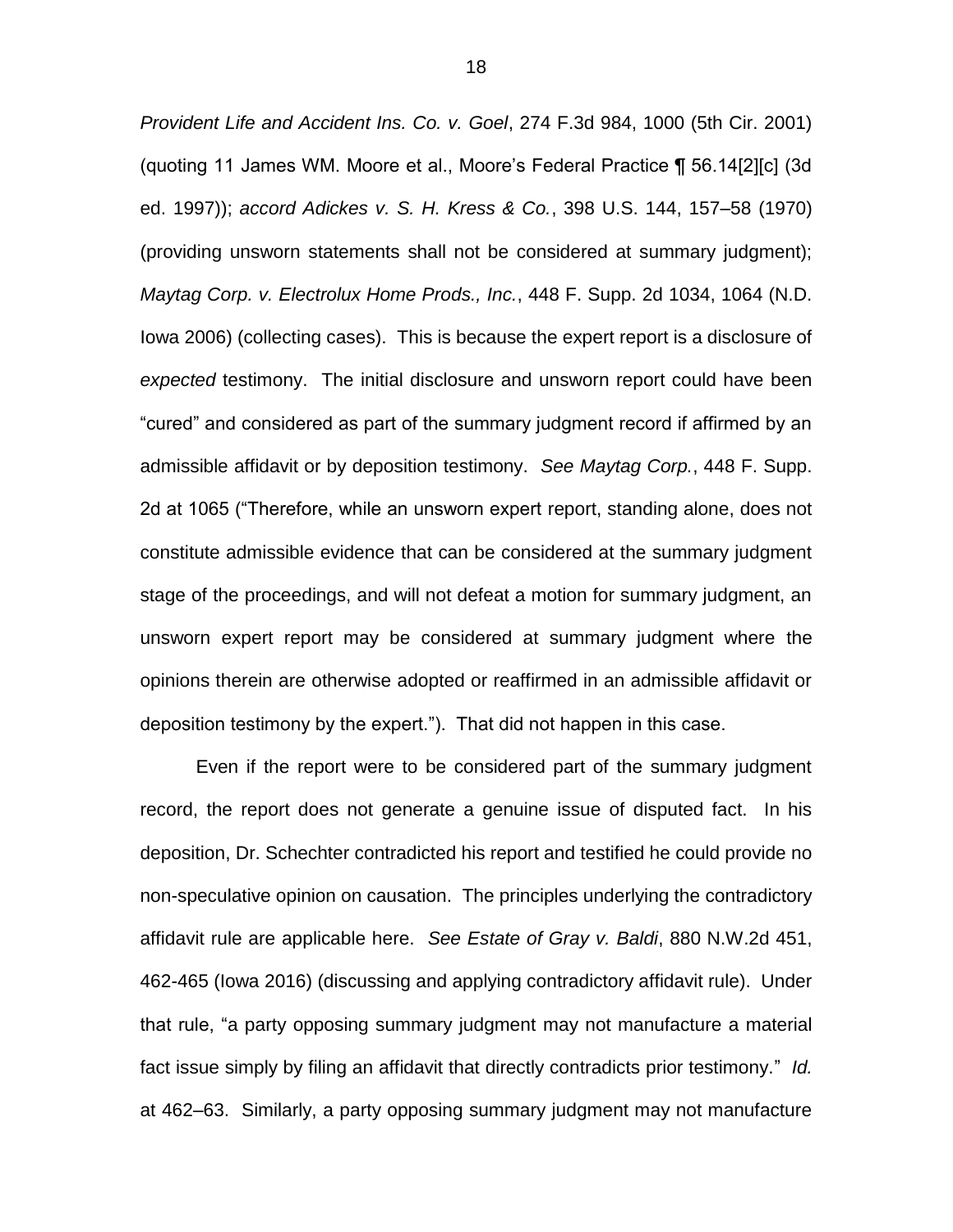a material issue of fact by relying on an expert's disclosure of expected testimony contradicted by the expert's subsequent sworn testimony. The heart of the rule is that there is no "genuine" issue because the sworn testimony precludes consideration of contradictory statements in prior or subsequent affidavits. *See id.* Dr. Schechter's report, even if considered on summary judgment, thus fails to generate a genuine issue of fact for trial.

Dr. Schechter's expert opinions, as expressed in his deposition, are insufficient to create a genuine issue of material fact on the element of causation. As an initial matter, it is unclear whether Dr. Schechter is qualified to opine on the issue of causation. He testified he is not an expert in the treatment of necrotizing fasciitis. Even if he were qualified to opine on the issue, he explicitly stated he was not offering an opinion on the question of causation:

Q. Or are you here to say that Sharon Susie's arm was cut off because of Sara Harty? A. I'm not here to say her arm was cut off because of Sara Harty.

While Dr. Schechter testified there was a high probability that earlier intervention with antibiotics could have averted some tissue loss, he testified this opinion was speculative:

Q. What I'm getting to, we are speculating on the effect of antibiotics had they been given to Sharon Susie on the afternoon of the 29th of September 2012; correct? A. Yes.

He reaffirmed in his deposition that it was merely "speculative" on whether the antibiotics would "do the desired job." He further opined he did not even have enough information to determine whether antibiotics were an appropriate treatment at the time Susie presented at the urgent care clinic: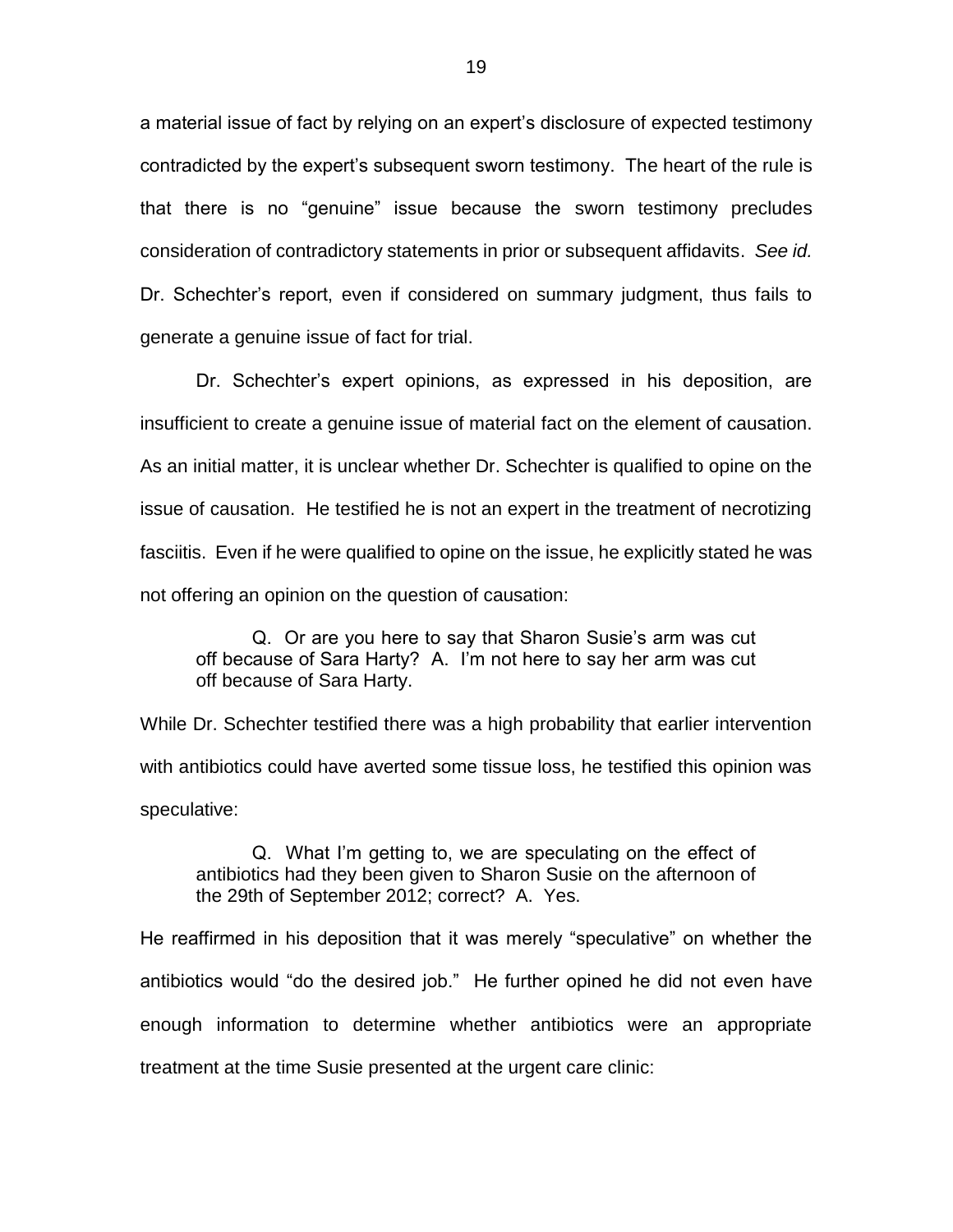Q. Stated another way, you don't have enough information to say whether she should have given antibiotics or not in the circumstances, is that right? A. Correct.

It is well established that speculation and conjecture are insufficient to create a triable issue of fact. *See Waddell*, 2018 WL 4638311, at \*3.

The plaintiffs contend they established a prima facie case because Dr. Schechter and many of the treating physicians testified that time is of the essence in treating necrotizing fasciitis. For example, Dr. Schechter testified, "And it's speculative, but clearly time is of the essence when you're getting progressively more ill." I disagree this time-is-of-the-essence testimony is sufficient to demonstrate a triable issue of fact on causation. The testimony is not at all relevant to the question of causation. The factual issue in this case is not whether earlier medical intervention is better than later medical intervention. That is a mere truism of no evidentiary value. The question presented is a counterfactual inquiry: whether Susie would have suffered the same harm if the defendants had not engaged in the allegedly tortious conduct. *See* Restatement (Third) of Torts: Physical & Emotional Harm § 26 cmt. e. More specifically, the question presented is whether the harm could have been averted if Harty had done something different on the day of September 29. The generalized statements upon which the plaintiffs and the majority rely do not and cannot answer that question.

In reaching a contrary conclusion, the majority opinion is in conflict with a case recently filed by this court. In *Waddell v. University of Iowa Community Medical Services, Inc.*, No. 17-0716, 2018 WL 4638311, at \*1 (Iowa Ct. App. Sept. 26, 2018), this court affirmed the district court's grant of summary judgment in a medical malpractice case. In *Waddell*, the plaintiff estate alleged the defendants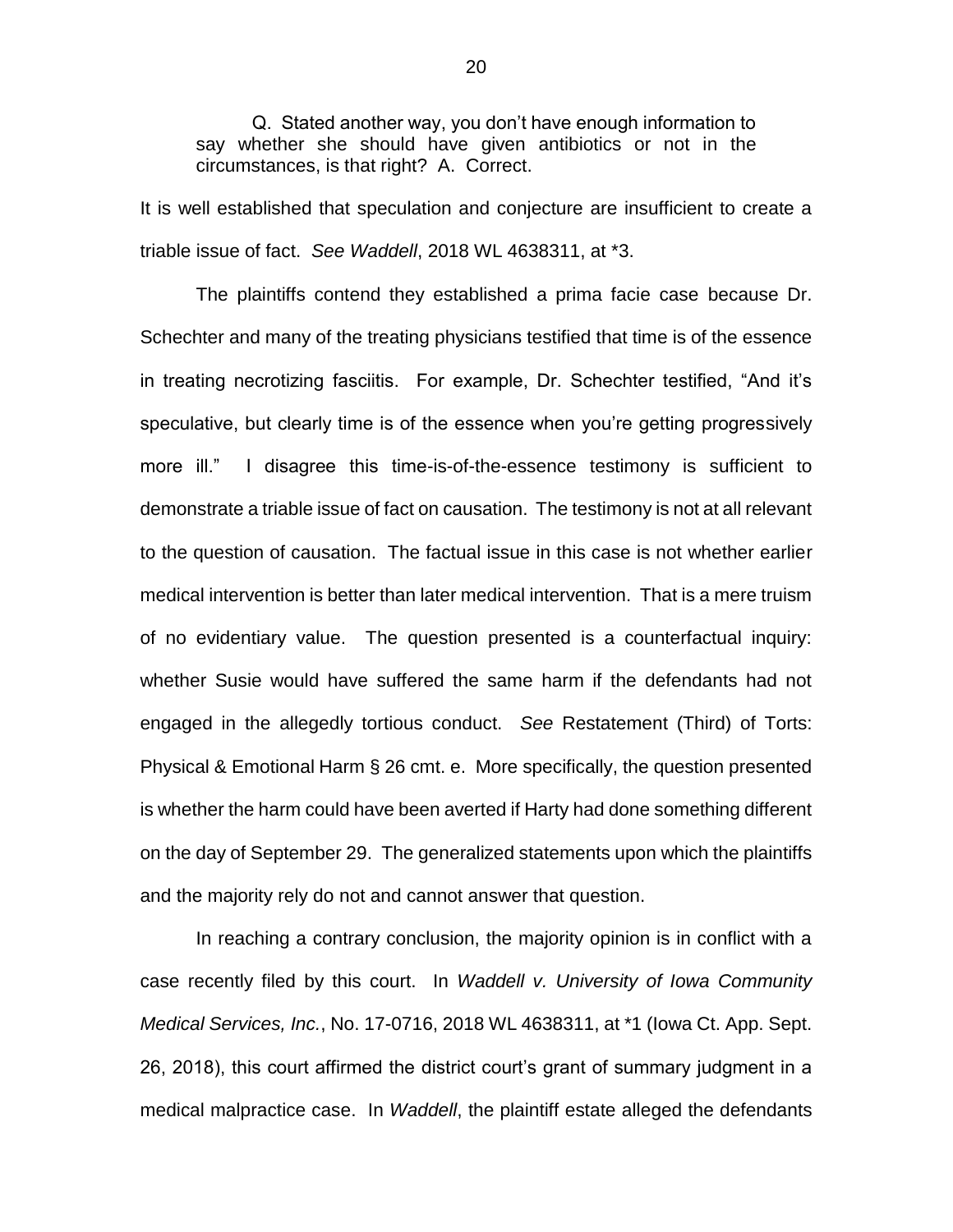were negligent in "failing to diagnose and treat cancer in [the patient's] finger during visits to two of its clinics." *Id.* at \*1. The plaintiff estate claimed the defendants' negligence caused the patient to have to go undergo amputation of her fingers and ultimately caused her death due to the spread of the late-diagnosed cancer. *See id.* at \*2. This court concluded testimony that patients generally do better with earlier intervention was insufficient, as a matter of law, to establish causation:

The plaintiff focuses his claims on the statements made by two of the doctors, Drs. Milhem and Stone, who both testified that the earlier Christina began treatment, the better. However, we agree with the trial court's assessment that the statements were too generalized to create a genuine issue of material fact regarding causation. Their statements offer no specific relation to the clinic visits and it would be speculative to infer their general statements relate to the clinic. Both Drs. Milhem and Stone testified that melanoma is unpredictable and there are no methods of determining a tumor's growth or progression at any specific point in time prior to being seen or biopsied. Significantly, neither doctor testified that had Christina been diagnosed or seen by UI after her clinic appointments in June, July, or August 2009, her chances of survival would have increased. They offered no probability on a connection between the clinics' actions or inaction and Christina's chance of survival . . . .

. . . . The plaintiff has only the treating doctors' testimony to establish causation, which the plaintiff conceded during the summary judgment hearing. While, for purposes of summary judgment, the facts of the case must be considered in a light most favorable to the plaintiff and all inferences must be drawn in the plaintiff's favor, we agree with the district court that the deposition testimony of the plaintiff's three experts does not produce sufficient evidence of causation between the defendant's alleged actions or inactions and Christina's illness and ultimate death. Therefore, the plaintiff cannot establish a prima facie case of medical malpractice.

*Id.* at \*5.

The majority's conclusion is also directly contrary to the persuasive case of

*Bradley v. Rogers*, 879 S.W.2d 947 (Tex. Ct. App. 1994). In that case, two patients

each developed necrotizing fasciitis after undergoing liposuction procedures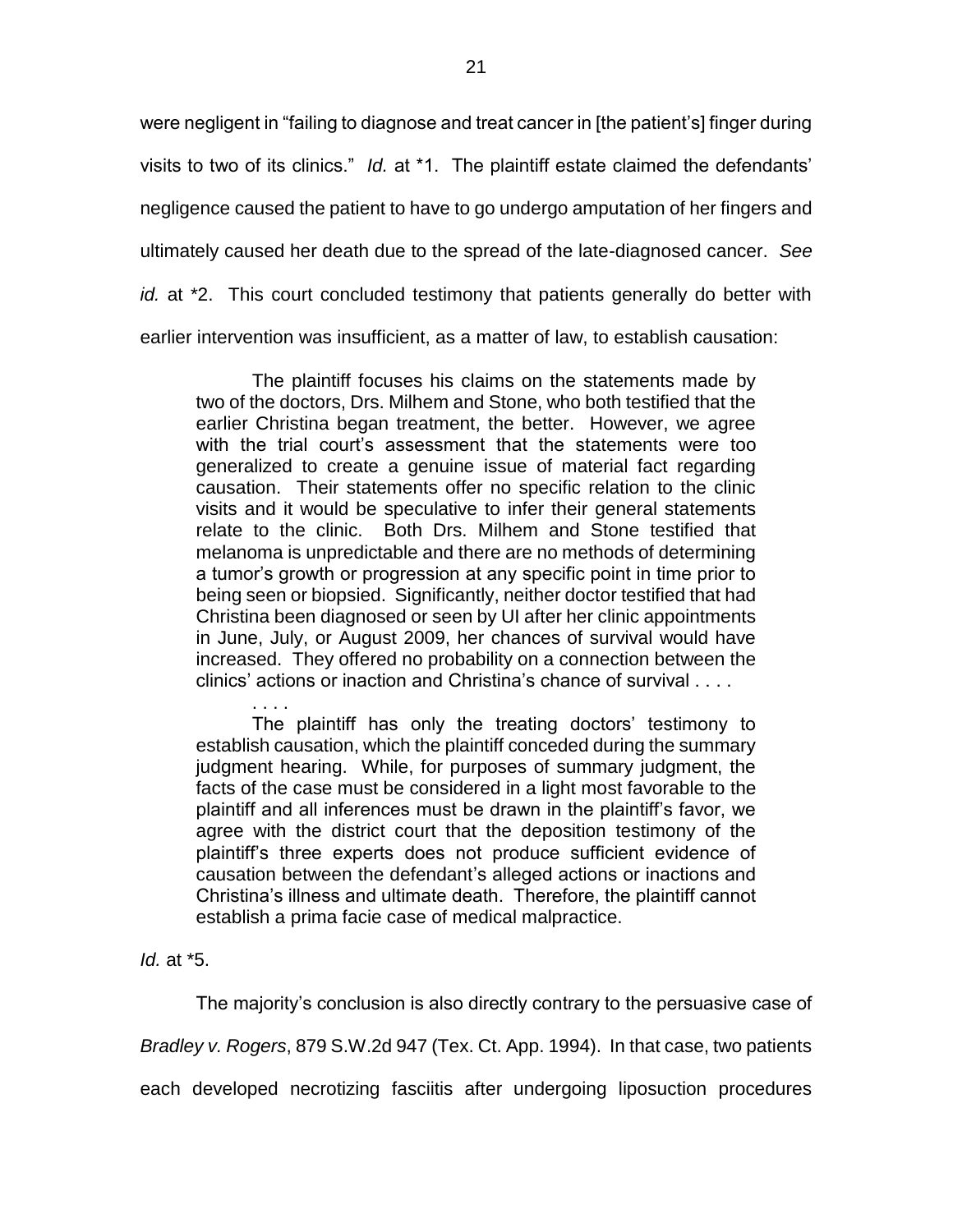performed by the same physician. *See id.* at 950. Their respective procedures both occurred on Friday, March 27, 1987. *See id.* On Sunday, March 29, the patients returned to their physician with complaints of severe pain. *Id.* The physician hospitalized both patients. *Id.* At the hospital, a team of physicians treated the patients. *Id.* at 951. On Monday, the patients were diagnosed with necrotizing fasciitis and debridement was recommended. *Id.* at 952. One of the patients survived the procedure, and one deceased. *Id.* The surviving patient and the estate of the deceased patient brought suit against the physician who performed the liposuction and the team of physicians treating the patients upon hospitalization. *Id.* at 950. The plaintiffs asserted a claim of medical malpractice, alleging the physicians breached the standard of care in failing to diagnose and treat the necrotizing fasciitis earlier. *See id.* at 950. A jury returned a verdict in favor of the plaintiffs. *Id.* 

The appellate court reversed the jury verdict, finding insufficient evidence to prove causation. *See id.* The court focused on the plaintiffs' expert's lack of specificity with respect to causation. *See id.* at 955–56 The plaintiffs' expert testified, "The sooner you get the dead tissue, surgical debridement of the dead tissue, the shorter the hospital stay, the better the patient is going to do, and the less tissue destruction you're going to have." *Id.* at 956. The expert also testified "that a 'long delay' before surgery 'increases the risk of death and decreases the chance of survival.'" *Id.* The court concluded, "[the expert's] opinion that a patient presenting as [the plaintiffs] did, is generally 'going to do better' or 'be better off' if surgery is not delayed, does not say anything about the particular outcome in this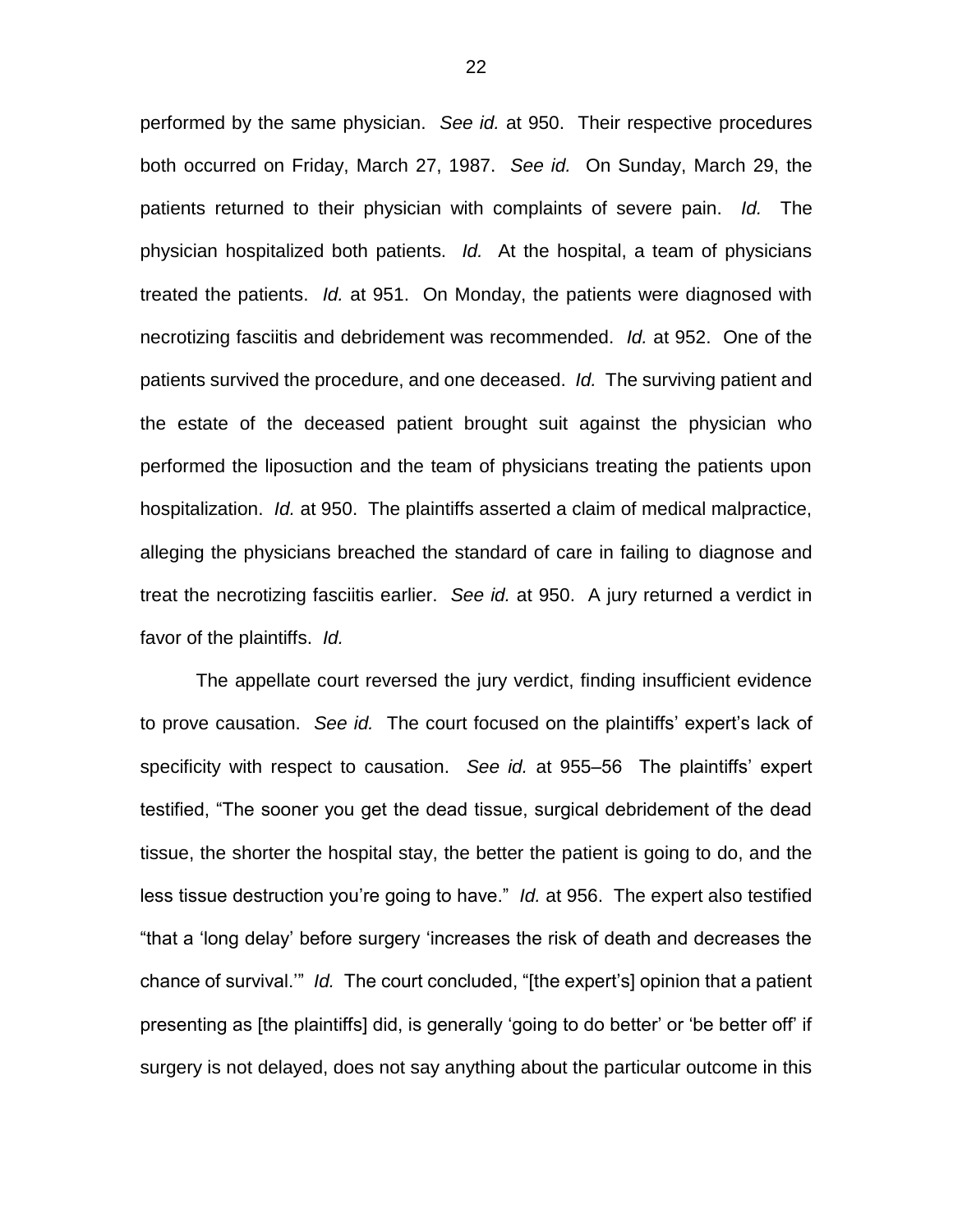case and is nothing more than broad conjecture or speculation." *Id.* The court noted that this non-specific testimony failed to establish causation:

[The expert] could not specify a precise time at [the hospital] when [the deceased patient] could have been saved. The absence of such specificity by [the expert] is crucial in this case because . . . [i]t is entirely possible that the only time at [the hospital] when [the deceased patient] could have been saved was . . . before she was seen by [the treating physician].

*Id.* at 957.

Susie's case suffers from the same defects as *Waddell* and *Bradley*. Here,

Dr. Schechter and the other doctors could not specify whether the result would

have been different in this case but for the defendants' alleged negligence.

Instead, they could only make generalized statements that the faster a patient

receives care, the better off that patient is. For example Dr. Schechter testified:

Q: Isn't the bottom line, you don't know what would have happened to Sharon Susie had she had CBC testing, had she returned to the clinic in twenty hours or less than twenty four hours, had a comprehensive physical exam been documented? You don't know that the outcome would not have been exactly the same. True? A: I don't know, but the faster you get to care when you're sick the better off you are.

These generalized statements do not show or create a triable issue of fact on whether the alleged specifications of negligence in this case caused the outcome in this case. As in *Waddell* and *Bradley*, by the time Susie went to the urgent care clinic, the infection may have progressed past the point where intervention could have prevented the harm that ultimately occurred. In other words, there is no nonspeculative opinion or other evidence in the record from which a jury could infer that if the defendants had done something different on the day Susie presented at the urgent care clinic, the harm could have been avoided.